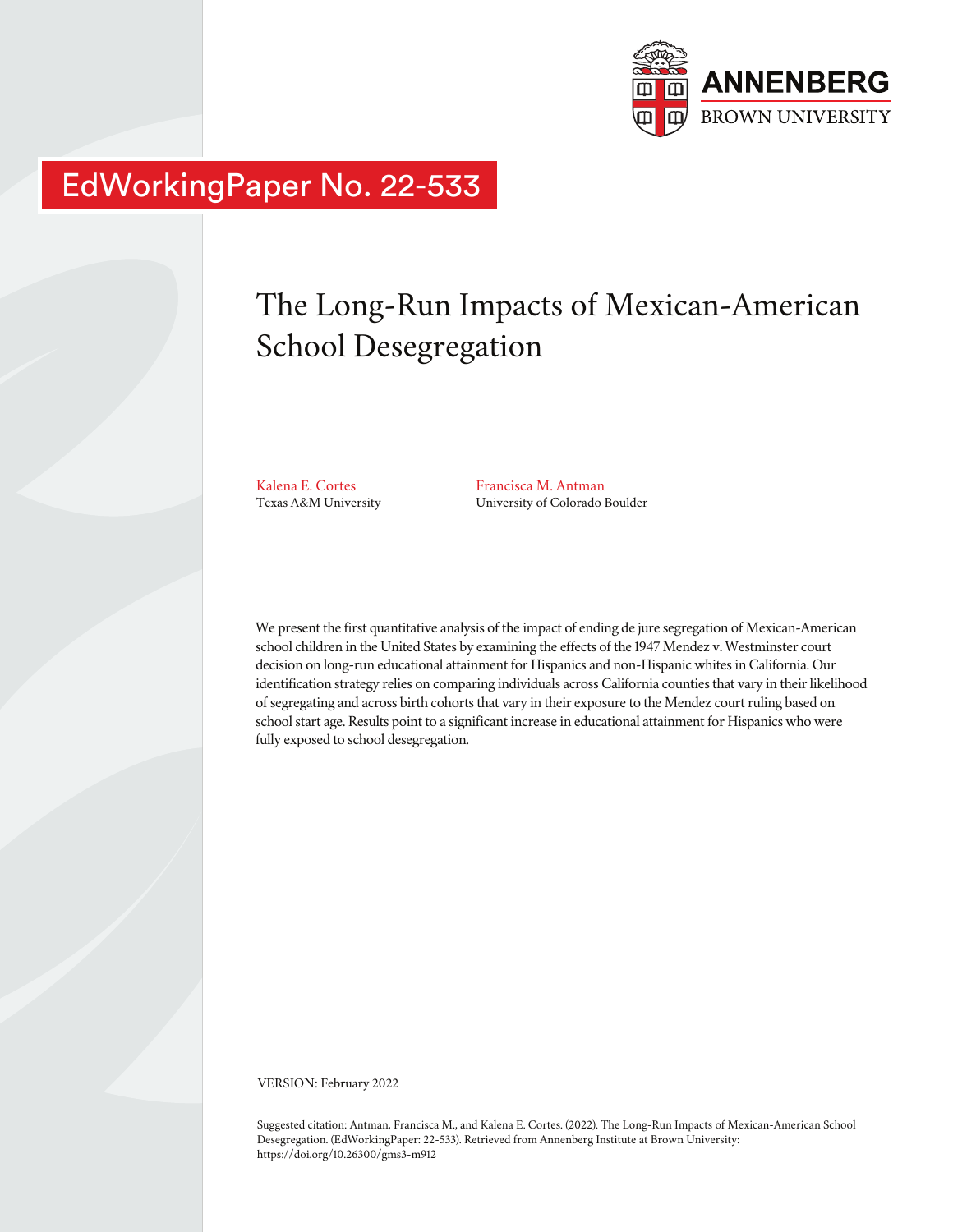## *"In response to the demand, a small frame building was erected behind the main elementary school building. Here all the Mexican and Mexican-American children were housed."*

--Elis Tipton, Principal of the San Dimas Elementary School during the 1940s. (As cited in Hendrick, 1975, p. 207)

## **I. INTRODUCTION**

The rise in majority-minority communities driven by demographic trends and residential segregation have again placed public attention on the issue of school segregation, with a new focus on Latinx groups who are now among the most segregated in states like California (Orfield and Ee 2014). <sup>1</sup> Although the driving force of current school segregation outcomes may be regarded as *de facto* in nature, much can be learned from the impacts of eliminating *de jure* segregation, as with the extensive studies of the impact of court-ordered desegregation in the U.S. South on the education of African-Americans (Guryan 2004; Johnson 2011). <sup>2</sup> At the same time, the literature has paid relatively little attention to Mexican segregation, despite historical accounts which point to widespread segregation of Mexican-Americans throughout the southwestern United States in the early to mid-20<sup>th</sup> century, and the local establishment of so-called "Mexican schools" (Wollenberg 1976).<sup>3</sup> Our paper provides the first quantitative analysis of the impact of ending *de jure* segregation of Mexican-American school children by examining the effects of the 1947 *Mendez v. Westminster* decision on long-run educational attainment of Hispanics in California.

The *Mendez* decision, which originated as a class-action suit challenging Mexican school segregation by parents of Mexican children in Orange County, California, is often described as an important precursor to the landmark 1954 case, *Brown v. Board of Education*  (Meraji 2014; Kandil 2016). Indeed, the *Mendez* decision was the first successful constitutional challenge to segregation in federal courts on the basis that segregation of Mexican students violated the equal protection clause of the 14th Amendment, an argument

<sup>1</sup> Logan and Parman (2017) trace the dramatic rise in residential segregation across the U.S.

<sup>2</sup> We use the terms African-American and Black interchangeably throughout as well as the terms Latinx, Latino, and Hispanic interchangeably throughout

<sup>3</sup> We use the terms Mexican-American and Mexican interchangeably to refer to individuals of Mexican ethnic origin, regardless of citizenship.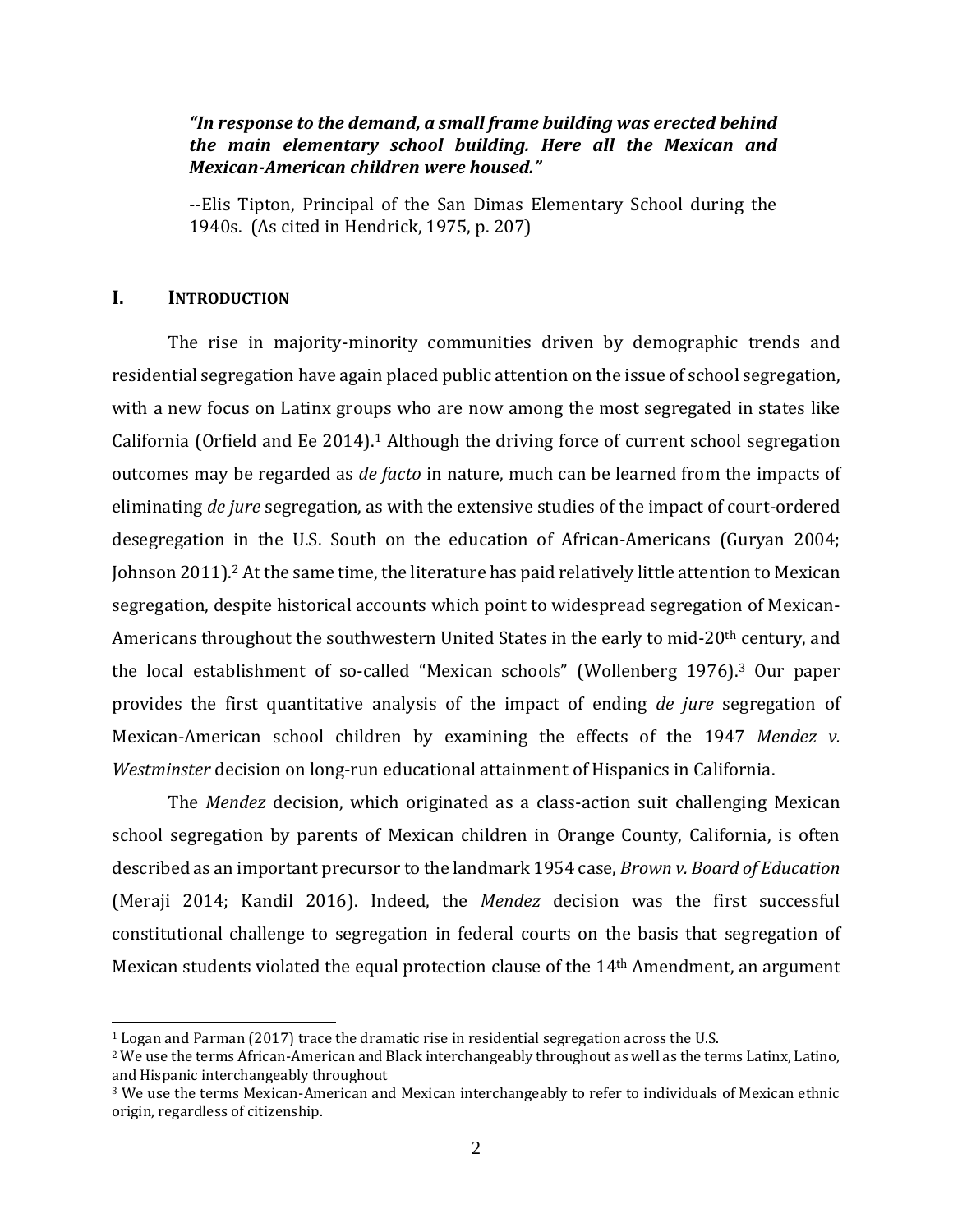that would reemerge in the *Brown* case several years later (Valencia 2005). However, just as prior studies have suggested that the full legal impacts of *Brown* were not felt until 10 years later (Reber 2005), the question of whether the end of *de jure* Mexican segregation brought about by *Mendez* ultimately led to improvements in educational attainment for Mexican-Americans is an empirical one which we investigate here.

One important difference between examining the impact of desegregation of Mexican children in California also suggests why the subject has been underexamined in the literature. Unlike some states in the American South, where official documents differentiate between schools for Black and white children, segregation policy in California was primarily decided at the local level, and though widespread in certain areas, official documentation of the extent and geographic patterns of segregation are limited in comparison. Nevertheless, historical sources suggest that segregated schools were prevalent in areas with relatively high shares of Hispanic populations (Wollenberg 1976; Bowman 2001). Thus, we leverage an intent-to-treat difference-in-differences research design that compares counties with a high Hispanic to non-Hispanic population ratio in 1940 to counties with a relatively low ratio, and across birth cohorts that started school after *Mendez* relative to birth cohorts that started school before the *Mendez* ruling. Analogous to those studies which have examined the impacts of school desegregation for African-Americans (see for example, Guryan 2004; Johnson 2011; Reber 2010; Card and Kruger 1992; Ashenfelter, Collins, and Yoon 2006), we examine educational attainment (completed schooling), but our primary focus is the Hispanic population. To provide further weight to our identification strategy, we check for parallel trends prior to treatment impacts by way of a placebo experiment on the birth cohorts who should have been unaffected by *Mendez* based on their school start age. We also trace out impacts by birth year across counties well before and after the *Mendez* ruling to see the full extent of desegregation impacts on cohorts across treated and comparison areas based on school start age.

Our results suggest that the impact of school desegregation in 1947 was significant, leading to an increase of almost 0.9 years of schooling for Hispanics in the cohorts who started school after *Mendez* relative to cohorts born 10 years prior. As the latter group may have been partially affected by *Mendez*, we also estimate impacts relative to an older cohort, born 10-20 years prior, and find even larger effects on the order of 1.9 years of schooling,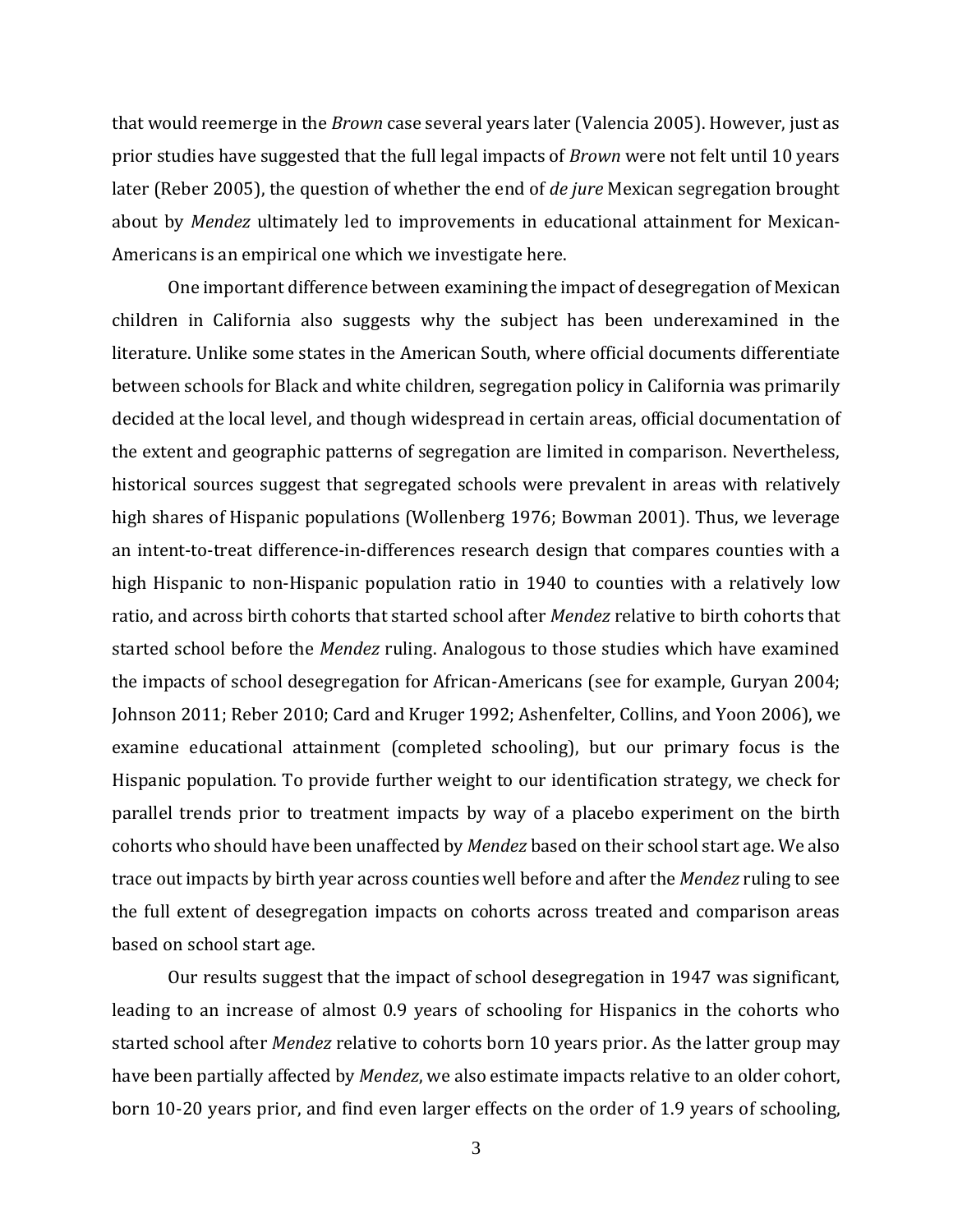which can be compared with an average of 9.2 years for the oldest birth cohorts. Finally, we examine impacts on non-Hispanic whites using the same identification strategy and find evidence of a decline in educational attainment of non-Hispanic whites in birth cohorts that began school after *Mendez* in counties that were more likely to be segregated, relative to those cohorts who began school prior to *Mendez* in counties that were less likely to be segregated. Given that these changes occurred relatively quickly, these facts point to the likelihood of a movement toward a more equitable resource distribution within counties across students from different ethnic groups following the end of *de jure* segregation. 4 However, in the absence of data on school resources explicitly designated as "Mexican" or "white" within counties, we cannot decisively pin down the mechanism. Nevertheless, our results suggest an important causal link between desegregation and greater equity across students of different backgrounds.

The remainder of this paper proceeds as follows. Section II provides background on the history of Mexican-American segregation in the Southwest and the *Mendez* court decision. Section III summarizes the data set used and Section IV describes in detail the empirical strategy. Section V presents the results and Section VI concludes with a discussion of potential mechanisms and avenues for future research.

## **II. MEXICAN SCHOOL SEGREGATION AND THE** *MENDEZ V. WESTMINSTER* **DECISION**

The roots of segregation in the American Southwest can be traced back as far as the mid-nineteenth century when the territory was annexed by the United States at the close of the Mexican-American war (Valencia 2005). <sup>5</sup> However, the rise of segregated schools in the region is typically linked to the increased waves of Mexican migration to the American Southwest in the early 20<sup>th</sup> century and the coinciding rise in prejudice toward individuals of Mexican origin (Wollenberg 1976). By 1927, nearly 10 percent of the state's school children were of Mexican descent, and in some counties, they were closer to 20 or 30 percent

<sup>4</sup> School resources have been an important avenue of exploration in the literature on segregation in the South and its impact on African-American educational outcomes (Carruthers and Wannamaker 2017; Cascio et al. 2010; Margo 1990).

<sup>5</sup> While California was once governed by Mexico, Mexicans who remained there at the conclusion of the Mexican-American war were granted full U.S. citizenship under the Treaty of Guadalupe Hidalgo (1848, Articles VIII and IX).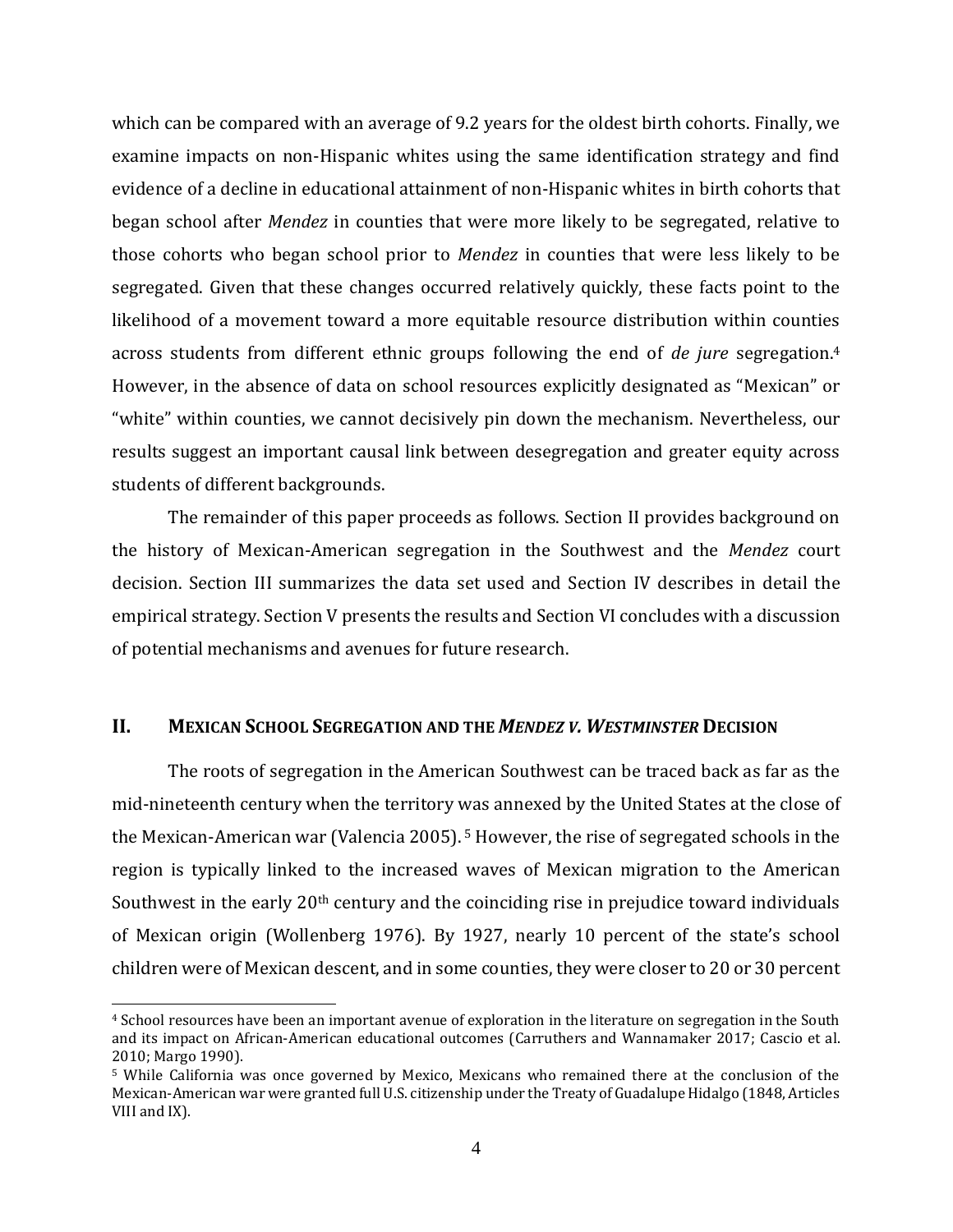of the total school population (Wollenberg 1976, p. 110-11). As for African-Americans in the U.S. South, an underlying pattern of residential segregation emerged that was often codified into law and reinforced through violence and harassment (Donato, Menchaca, and Valencia 1991; Cook, Logan, and Parman 2017). School boundaries were often drawn so that Mexican children could only attend the local Mexican school, and white children were granted transfers out of the Mexican school zone, thus solidifying segregation in the schools (Gonzalez 1985).

However, it is important to note that segregation in Mexican schools was never universally implemented in the same way throughout California. The practice was not part of the state's education code and thus its implementation varied at the local level with some school districts establishing separate schools (Hendrick 1975) or classrooms, or choosing not to separate students at all, or segregating only younger children (Wollenberg 1976). This variation in treatment status, and the failure to document the extent of segregation on a large scale,<sup>6</sup> make economic analysis of the impact of Mexican desegregation challenging and thus necessitate the use of the intent-to-treat research design we pursue here. <sup>7</sup> Nevertheless, by 1931, 85 percent of California schools reported segregating Mexican students at the classroom or school level (Hendrick 1977, as cited in Donato, Menchaca, and Valencia 1991), thus underscoring the fact that segregation was widespread throughout California.

The justification for segregation was often rooted in racial discrimination which was sometimes spelled out explicitly, as with those who wished to characterize Mexicans as "Indians," a group which could be legally segregated at the time (Hendrick 1977, as cited in Donato, Menchaca, and Valencia 1991). Similar arguments were made on the basis of cleanliness, intellectual ability, and the supposed inferiority of Mexicans who were deemed to require special instruction to acculturate to American standards (Carter 1970). Economic interests also played a role in segregation as employers resisted offering education that would jeopardize their primary source of cheap labor (Gonzalez 1985). One of the more salient legal justifications was that language deficiencies on the part of Mexican children

<sup>6</sup> Indeed, Hendrick (1975, p. 213) describes how Los Angeles school officials explicitly stopped recording the race of students and employees.

<sup>7</sup> This marks an important distinction between segregation of African-Americans in the South and the Mexican experience in the Southwest.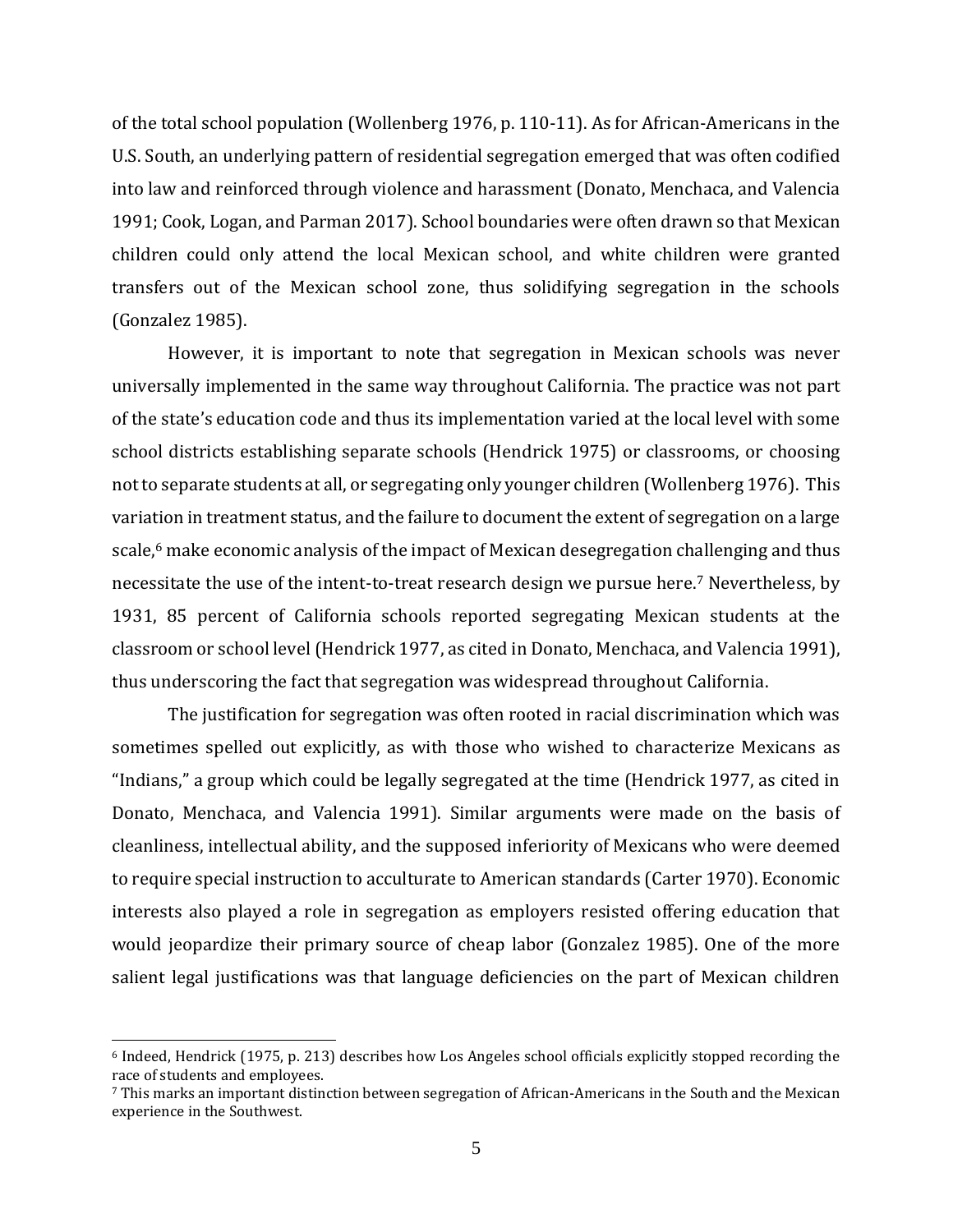required segregation to improve their English language skills, despite the fact that Mexican-American children who did not speak Spanish were also segregated (Donato, Menchaca, and Valencia 1991). Nevertheless, the underlying motivation was clear to the extent that segregation in schools mirrored the society at large where barriers commonly existed to separate Mexicans and whites in facilities such as parks, movie theaters, and swimming pools (Arriola 1995; Kandil 2016).

In this context, the struggle to desegregate schools began in the 1930s in Texas and California when the legality of segregating Mexican school children began to be challenged in the courts to varying success at the local level (for a review see Valencia 2005). In 1945, Gonzalo Mendez and four other Mexican-American parents sued four Orange County school districts in federal court on behalf of their children and 5,000 other children of "Mexican and Latin descent," arguing that segregation violated their constitutional rights (Valencia 2005; *Mendez* 1947). Unlike prior suits, *Mendez* gained significant attention for being the first to claim that the doctrine of "separate but equal" violated the equal protection clause of the 14th Amendment (Gonzalez 1990)—an argument that would resurface in the 1954 *Brown* decision.

However, there are reasons to believe the impact of *Mendez* stopped short of the legal precedent later to be set by *Brown*. First, an injunction against Mexican segregation was issued in a Federal District court and while the defendants initially resisted its implementation, the ruling was ultimately upheld at the Ninth U.S. Circuit Court of Appeals in 1947 (Gonzalez 1985). The case never reached the Supreme Court because the school district declined to appeal, thus leading some to believe that the ruling might only be locally relevant (Arriola 1995). Second, segregation was ultimately overturned in *Mendez* based on its opposition to existing California law (*Westminster* 1947), rather than a direct rejection of the doctrine of "separate but equal" espoused in *Plessy v. Ferguson* (Valencia 2005). Nevertheless, the controversy highlighted in *Mendez* led legislators to swiftly repeal any remaining school segregation laws in 1947 (Wollenberg 1976), with the support of Governor Earl Warren, who would later serve as Supreme Court justice during the *Brown* decision.<sup>8</sup>

<sup>8</sup> The participation of the National Association for the Advancement of Colored People (NAACP) and Thurgood Marshall, who helped argue against the legality of segregation in the *Mendez* case, also mark important linkages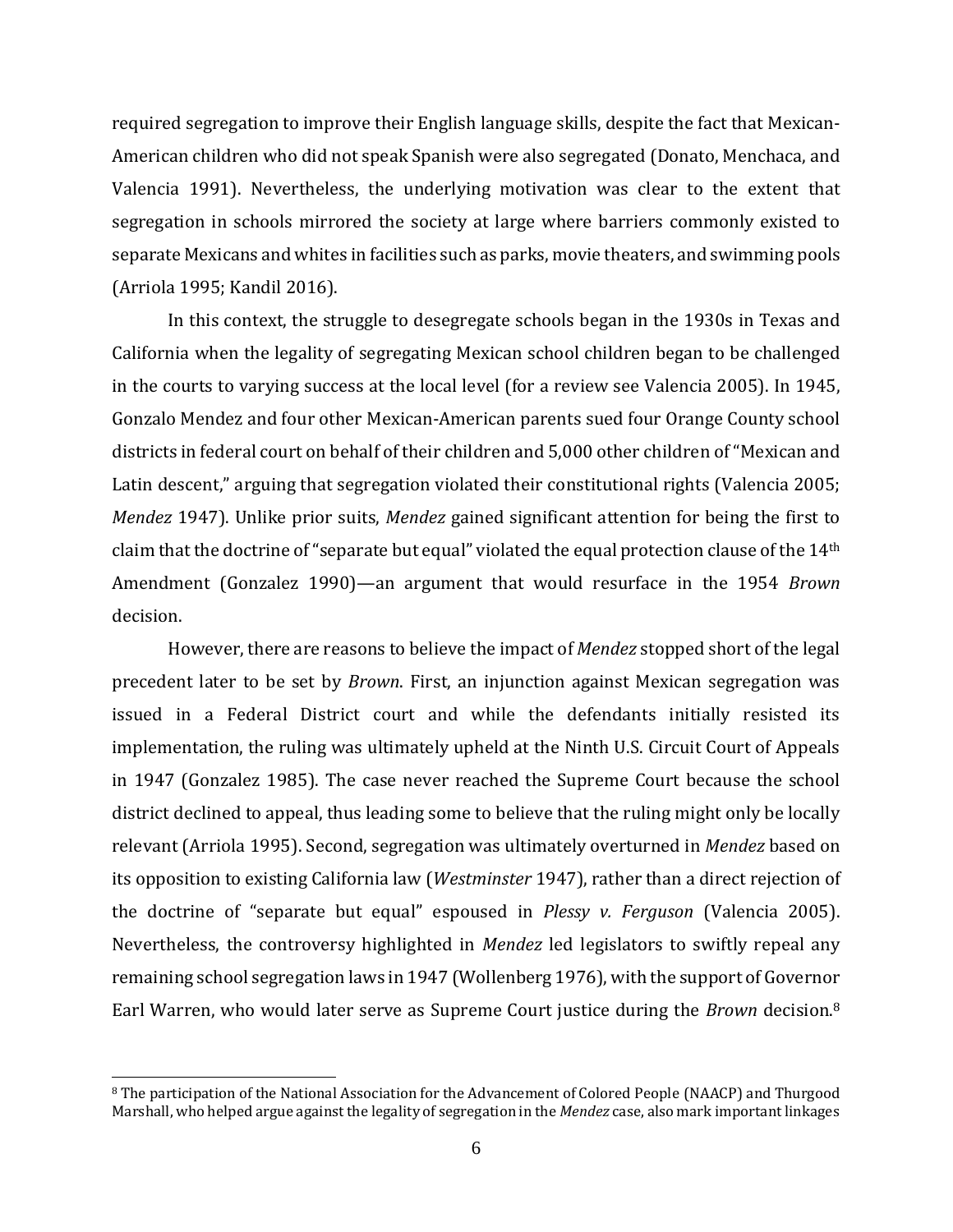Thus, it is reasonable to believe that, in the wake of the *Mendez* decision, California school officials would have understood segregation to be in violation of the law and historical surveys taken at the time suggest that integration efforts were immediately put into place (Gonzalez 1985; Wollenberg 1976).

### **III. DATA SOURCE AND DESCRIPTIVE STATISTICS**

The main data set used in this analysis comes from the five percent Public Use Samples of the 1980, 1990, and 2000 U.S. decennial censuses as made available through the Integrated Public Use Microdata Series (IPUMS). Throughout portions of the analysis, we consider Hispanic and non-Hispanic white individuals who were born in and reside in California, with birth years spanning 1921-1945, where Hispanics are individuals who identify as Hispanic/Latino, regardless of race. Non-Hispanic whites are individuals who identify as white on the race question, but not as Hispanic/Latino.<sup>9</sup>

We emphasize that no one in our sample is an immigrant, and the birth cohorts in our sample pre-date the large waves of immigration from Mexico and Latin America seen toward the end of the 20th century. Nevertheless, some individuals in our sample may certainly be the children, grandchildren, or great-grandchildren of immigrants. Since higher-order immigrant generations have generally been found to have worse educational outcomes than non-Hispanic whites (Duncan and Trejo 2011), if any immigrant effects were coupled with the impacts of segregation that we measure here, we would expect to see lower educational progress of Hispanics in our sample. Similarly, to the extent that any Hispanics by heritage are identifying as non-Hispanic whites in our sample, we would also expect to see lower educational progress for Hispanics vis-à-vis non-Hispanic whites, since so-called "ethnic attritors" have been found to have characteristics closer to the non-Hispanic white population (Duncan and Trejo 2011; Antman, Duncan, and Trejo 2016, 2020). Thus, both immigrant assimilation and ethnic attrition would work against us finding any positive impacts of desegregation.

with *Brown*. Marshall would later serve as counsel for the African-American plaintiffs in *Brown* before the Supreme Court (Valencia 2005).

<sup>9</sup> Individuals identifying with other racial groups are dropped from the sample. Unfortunately, the group of non-Hispanic Blacks in the sample is too small for meaningful analysis.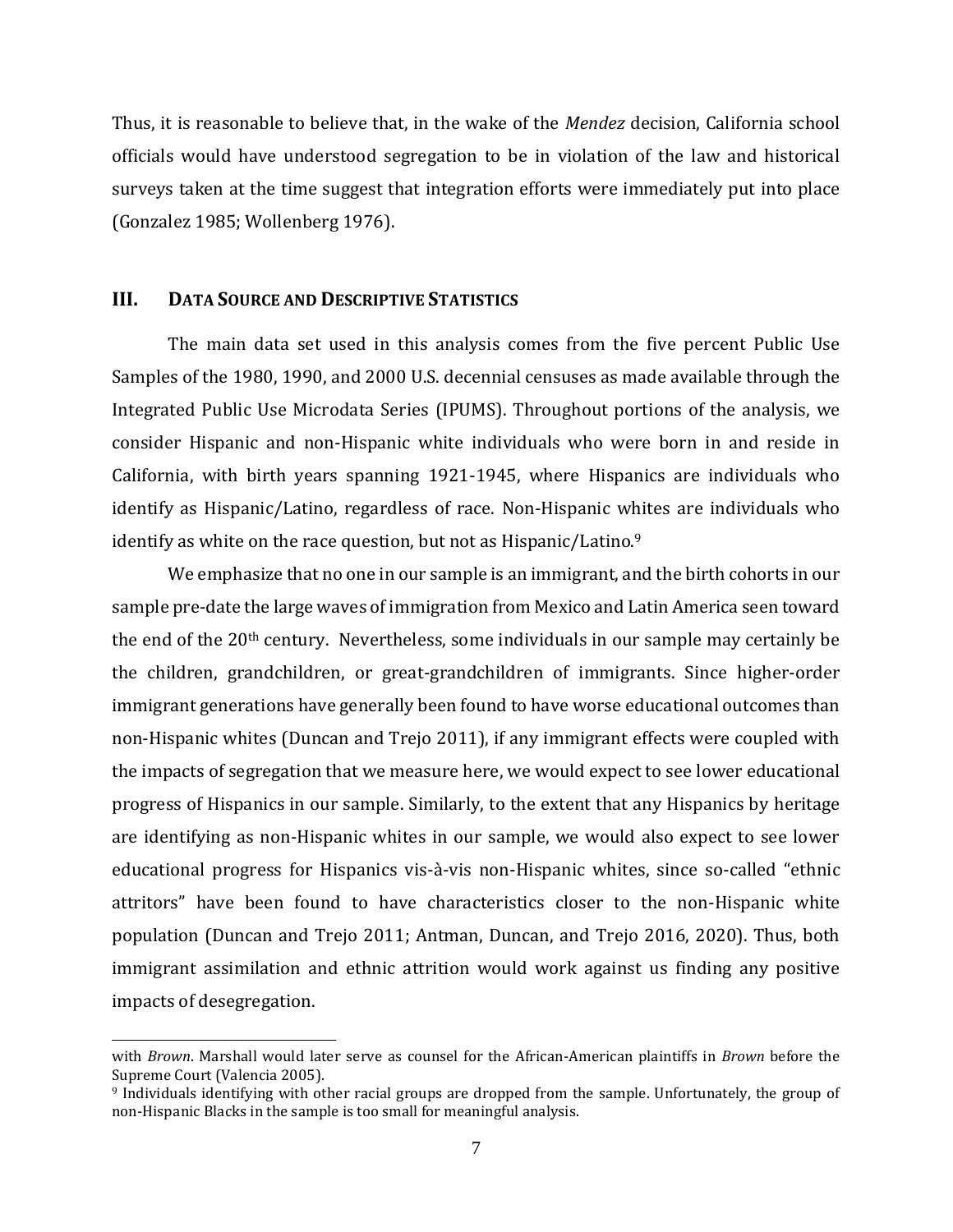Note that our data restrictions imply that, at the time they are surveyed, all individuals in our sample are well beyond the age when they would likely have completed schooling. Also note that we include a broader classification of Hispanics, rather than restricting attention exclusively to Mexican-Americans, because it is believed that, in general, all individuals identifying as Hispanic would have been treated similarly to Mexican-Americans in the era of segregation.<sup>10</sup> Moreover, focusing on Hispanics born in California in the 1920s through 1940s, as we do here, necessarily excludes immigrants from Central and South America that arrived in the U.S. in the latter half of the  $20<sup>th</sup>$  century. Thus, it is reasonable to expect that our Hispanic sample consists primarily of individuals of Mexican descent.<sup>11</sup>

To identify likely segregated areas, we use data from the complete count 1940 U.S. Census as made available through the IPUMS (Ruggles, et al. 2015).<sup>12</sup> Since there are no official records of which areas were separating Mexican and Mexican-American students into separate schools and classrooms, we leverage historical accounts which indicate segregation was most prevalent in counties with a high share of Hispanics in the population (Wollenberg 1976, Bowman 2001). To make these notions concrete, we calculate the Hispanic to non-Hispanic population ratio by county for all California counties in 1940 and define counties as having a high likelihood of being segregated (high segregation, henceforth *HiSeg*) if they are above the 75th percentile level of this distribution (approximately 0.09). For comparison, we define counties as having a low likelihood of being segregated (low segregation, henceforth *LoSeg*) if they are below the 25<sup>th</sup> percentile level in the same distribution (about  $0.02$ )<sup>13</sup>, and drop counties which lie between the 25<sup>th</sup> and 75<sup>th</sup> percentiles from the

<sup>10</sup> Indeed, the plaintiffs in *Mendez* asserted that segregated schools were attended by children of "Mexican and Latin descent" (*Mendez* 1947). Focusing the empirical investigation on the larger group of Hispanics also avoids the issue of whether Mexican-Americans would identify themselves as Mexican/Mexican-American or Hispanic, *per se*. The main results are qualitatively similar if we restrict the sample to Mexican-Americans. These results are available upon request.

<sup>11</sup> Even today, Mexican/Mexican-Americans are overwhelmingly the major demographic origin group within the set of individuals identifying as Hispanic (Motel and Patten 2012).

 $12$  For robustness, we have also used the 1930 Census to define our high- and low-likelihood segregation counties. The advantage of this approach is that "Mexican" was listed as a race category in 1930, however, we prefer to use the 1940 Census because it is the closest to the period prior to *Mendez*. Event study analyses using the 1930 Census categories are shown in appendix Figures A3 through A8.

 $13$  For robustness, we have also used the upper and lower thirds of the distribution as the thresholds defining high- and low-likelihood segregation counties and have found similar results (see appendix Tables A3 and A4).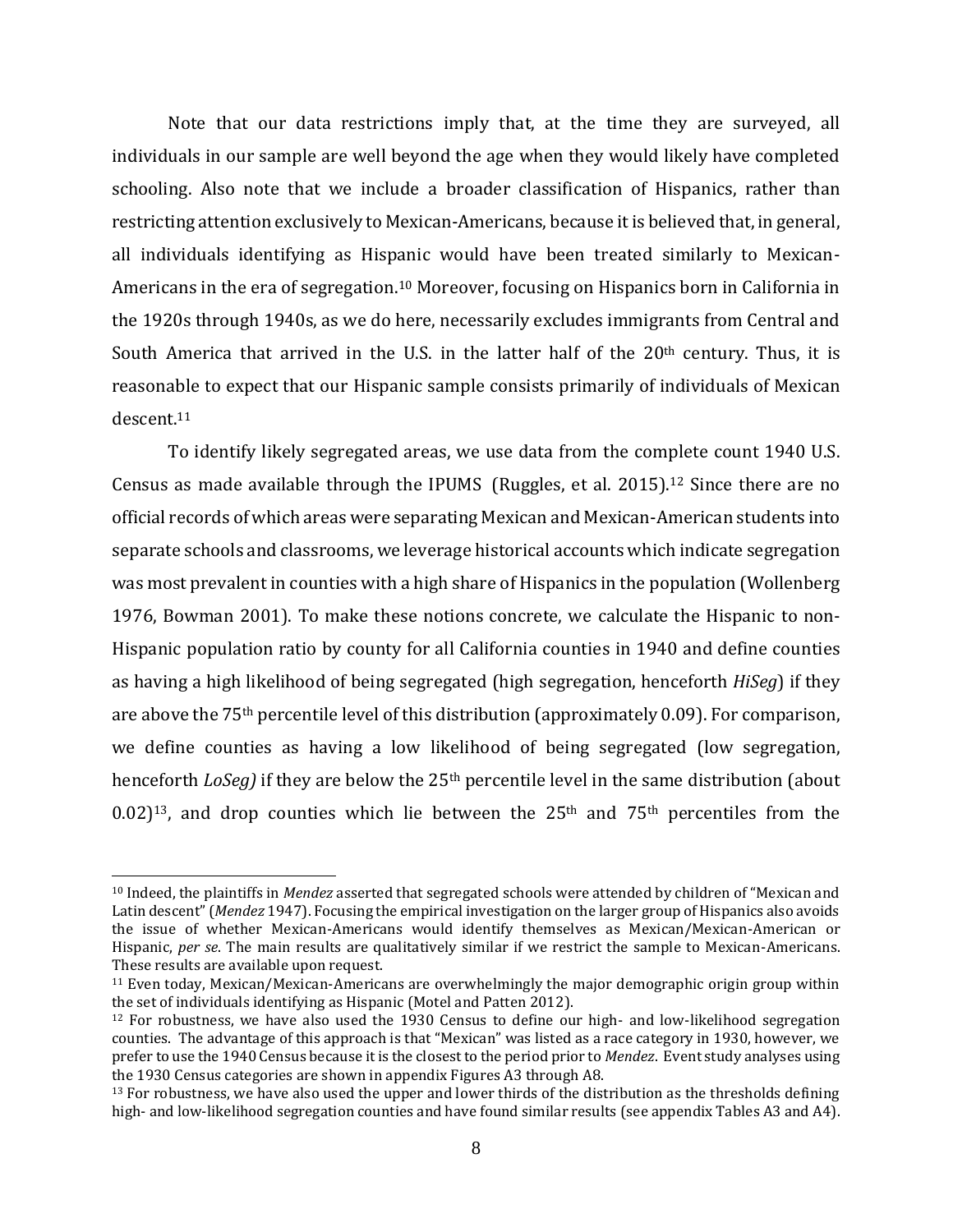analysis. <sup>14</sup> Note that our definitions are consistent with historical evidence on segregation: Orange County, from which the *Mendez v. Westminster* case originated, is in the *HiSeg* county group, as well as the counties associated with those towns having segregated schools which are cited in historical sources (Bowman 2001).<sup>15</sup> Our own calculations using California State Department of Education (1932) records also indicate that the percent of registered minors who were classified as Mexican was significantly higher in counties classified as *HiSeg* versus *LoSeg* in our main sample (17.58 percent for *HiSeg* and 0.95 percent for *LoSeg*, on average).<sup>16</sup>

As a first step of descriptive analysis, Figure 1 traces out the average educational attainment by birth year for Hispanics and non-Hispanic whites residing in *HiSeg* and *LoSeg* counties.<sup>17</sup> Several interesting points are illuminated from the figure, to be investigated in the regression analysis below. First, the dramatic rise in the educational attainment of Hispanics in *HiSeg* counties can be observed for students who were school age or younger at the time of the *Mendez* decision. At the same time, for older Hispanics in *HiSeg* counties, who were already in their twenties at the time of *Mendez*, educational attainment hovers around 9 years of education on average. In comparison, Hispanics in *LoSeg* counties have educational attainment closer to 12 years on average, and hovers around that level for all cohorts, before and after *Mendez*. This constitutes suggestive evidence that Hispanics in segregated counties were the main beneficiaries of the *Mendez* decision and, though these are only summary statistics, also provide some suggestive support for the parallel trends assumption behind the intent-to-treat difference-in-differences research design, to be assessed more rigorously below.

<sup>14</sup> For the main analytical sample, high segregation (*HiSeg*) counties include: Fresno, Kings, Madera, Merced, Monterey, Orange, Riverside, San Bernadino, San Luis Obispo, Santa Barbara, Tulare, Ventura, and Yolo. Low segregation (*LoSeg*) counties include: Butte, El Dorado, Humboldt, Shasta, and Sonoma. More *HiSeg* counties are identified than *LoSeg* counties because the empirical strategy uses the complete count 1940 Census to make this distinction, but *LoSeg* counties are less likely to be named in the public use 1980-2000 Census samples.

<sup>15</sup> Two notable exceptions are Los Angeles and San Diego counties where the Hispanic-to-non-Hispanic population ratios fall just below the *HiSeg* level, and are thus dropped from the main analysis here, for consistency with the empirical method. This suggests that our main point estimates are likely to be conservative, relative to what we would obtain if we were able to measure segregation directly.

<sup>16</sup> While California school records document the existence of other types of schools which Mexican-American children may have attended (e.g., migratory schools), such records predate the analysis and cohorts used in this paper.

<sup>17</sup> Note that all individuals in our sample were also born in California, but to our knowledge, more precise information on place of birth is not available from this or any large-scale data set for these birth cohorts.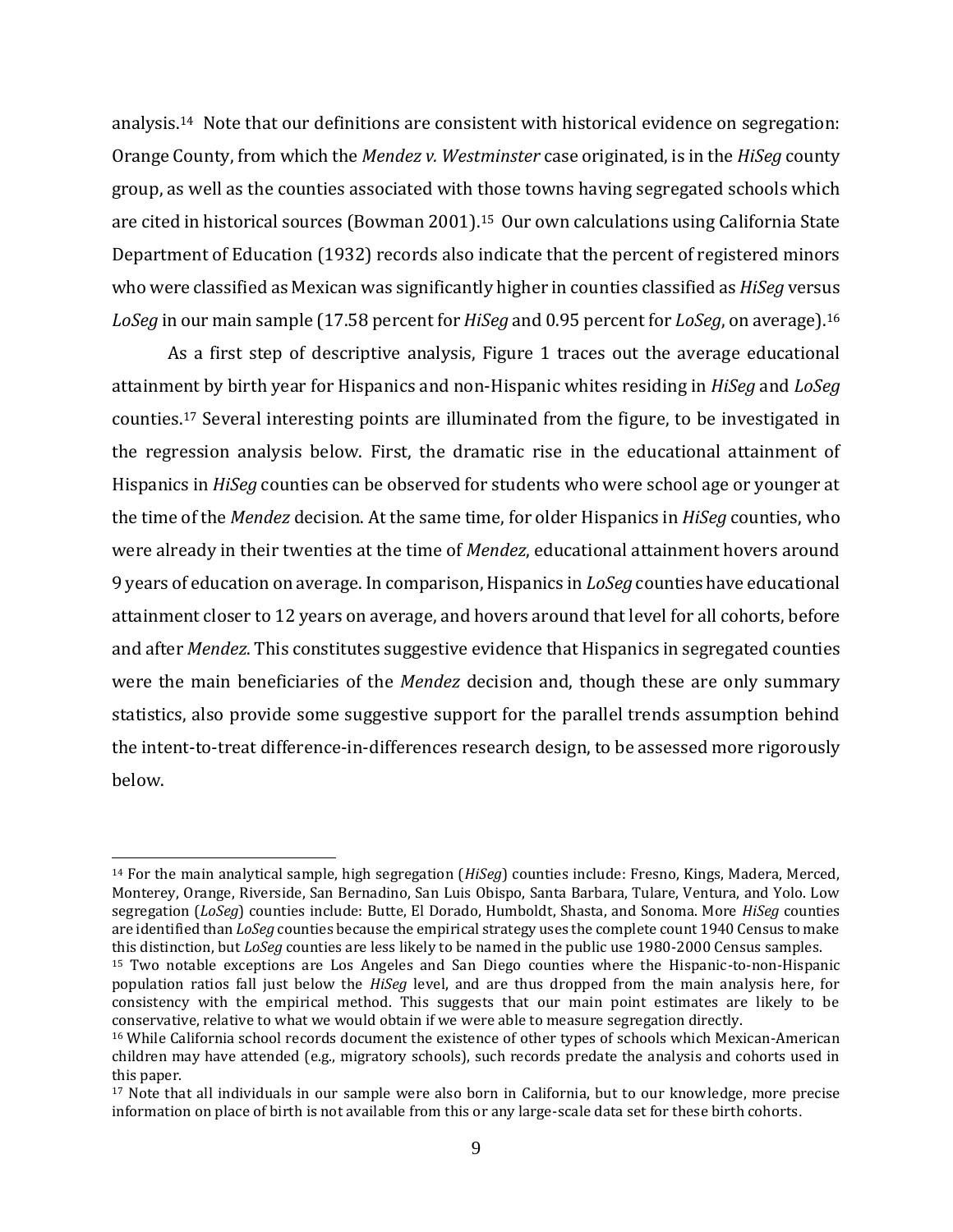Figure 1 also shows that non-Hispanic whites have higher educational attainment than Hispanics in both the segregated and non-segregated counties for all cohorts. But the gap between non-Hispanic whites and Hispanics from older cohorts is substantially larger in *HiSeg* counties compared with the analogous gap in *LoSeg* counties. Moreover, while Hispanics in *LoSeg* counties have substantially higher years of education than Hispanics in *HiSeg* counties, this pattern is reversed for non-Hispanic whites, who have the highest educational attainment in *HiSeg* counties except for in the cohorts that were fully exposed to desegregation. These details provide suggestive support for the hypothesis that older Hispanics in *HiSeg* counties were profoundly disserved by the educational system available to them, which would be consistent with a segregated school system that advantaged non-Hispanic whites in *HiSeg* counties over earlier periods.

It is also noteworthy that the gap between non-Hispanic whites in *HiSeg* versus *LoSeg* counties is much smaller than that between Hispanics in *HiSeg* and *LoSeg* counties. This would also suggest the existence of a more consistent school system in place for non-Hispanic whites across counties, and thus segregated schools for Hispanics in *HiSeg* counties. Finally, the gap between non-Hispanic whites in *HiSeg* and *LoSeg* counties is relatively small throughout the cohorts observed, with a small increase in educational attainment in *LoSeg*  counties relative to *HiSeg* evident for the youngest cohorts who would have been fully exposed to *Mendez*. This would be consistent with resources being shifted toward Hispanics and away from non-Hispanic whites in *HiSeg* counties after *Mendez* resulting in a decline in their relative advantage. This will be explored in subsequent analysis where we investigate the impacts of desegregation on non-Hispanic whites as an extension below.

To make these differences concrete, Table 1 describes the main Hispanic sample and illustrates the difference-in-differences empirical strategy in summary statistics for the outcomes of interest, using the primary treatment and comparison groups. Consistent with the evidence from Figure 1, we see a large difference in completed education and likelihood of junior high and high school completion rates across *HiSeg* and *LoSeg* counties. For older cohorts (1931 through 1935 birth years) that began school prior to *Mendez*, they amount to 10.2 versus 12 years of schooling, respectively. The same difference is much smaller for younger cohorts (1941 through 1945 birth years) that began school after the *Mendez* ruling (11.7 versus 12.8 years of schooling, respectively). Thus, the difference-in-differences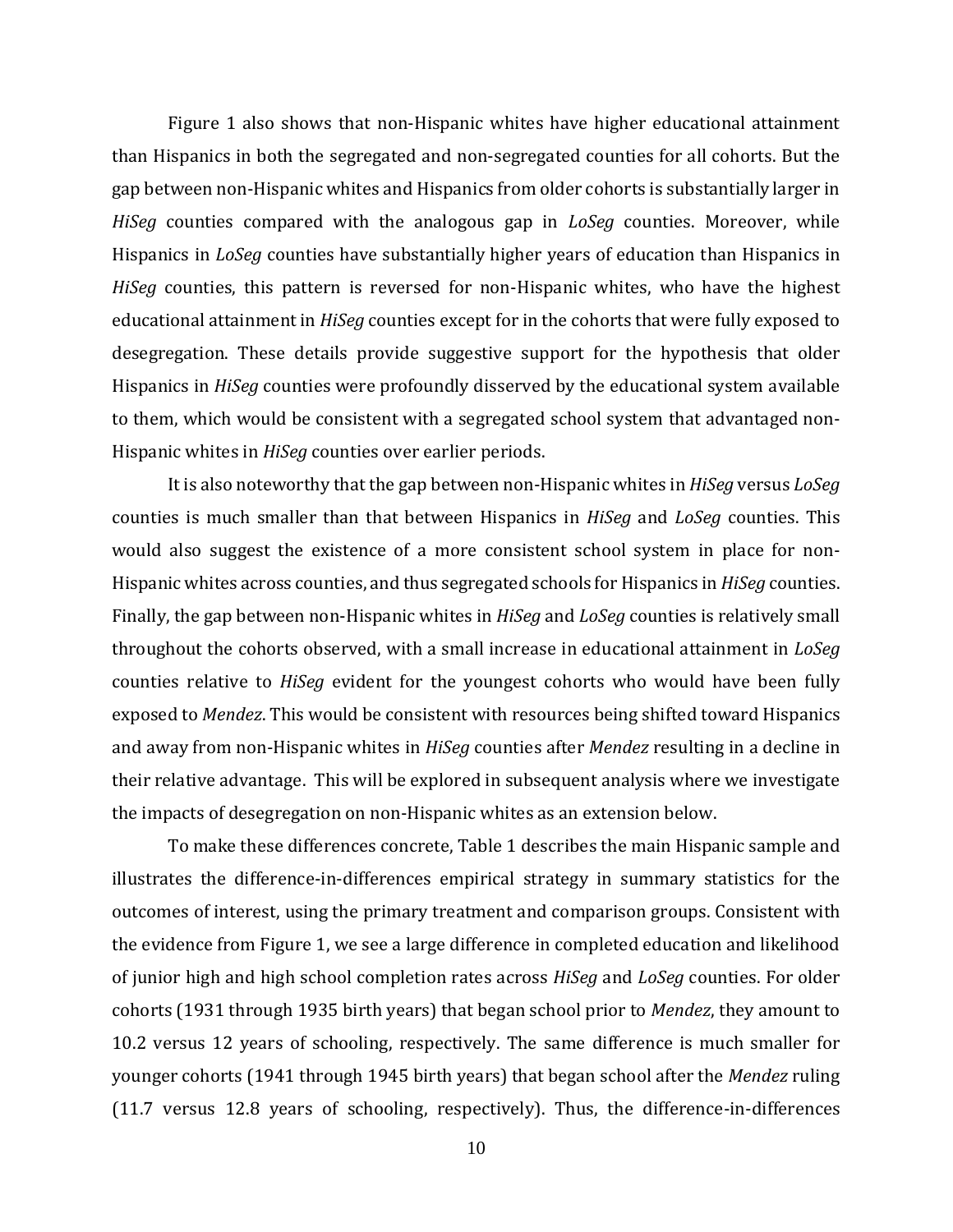estimate using only these raw averages across groups suggests a substantial impact of desegregation on Hispanics of 0.7 years of completed schooling, or about 7 percent relative to the average in *HiSeg* counties among cohorts that began schooling prior to Mendez. Similar impacts are observed for the junior high school and high school completion outcomes, though only the difference-in-differences estimated impacts on years of schooling and junior high school completion outcomes are statistically significant at the 5% and 1% levels, respectively, in these summary statistics. The regression analysis will bolster this analysis by including additional controls for birth year and county fixed effects, as well as checking for robustness to pre-existing trends.

## **IV. EMPIRICAL STRATEGY**

To analyze the effect of Mexican-American school desegregation on educational attainment, we estimate the following regression model by Ordinary Least Squares:<sup>18</sup>

(1) 
$$
Y_{ict} = \alpha + \pi \cdot (HiSeg_c \cdot PostMendez_t) + X_{ict} \cdot \beta + \mu_c + \delta_t + \varepsilon_{ict}
$$

where the dependent variable,  $Y_{ict}$ , is an educational outcome for individual *i* from county  $c$ born in year *t* and the sample is limited to men and women from the 5% samples of 1980, 1990, and 2000 Censuses who were born in California and who reside in a county where the Hispanic to non-Hispanic population ratio was either very high (above the 75% level for all 1940 counties) or very low (below the 25% level for all 1940 counties).  $HiSeg_c$  is an indicator variable for Hispanic to non-Hispanic population ratio in county *c* being above the 75% level of all California counties based on the 1940 complete count U.S. Census.  $PostMendez_t$  is a binary variable that is equal to 1 if individual *i* is born between the years 1941 to 1945 (ages 2 to 6 at the time of the *Mendez* decision, i.e., fully exposed to desegregation for all school years), and zero otherwise. In the main results, the sample includes 1941-1945 birth years as well as individuals born 10 years prior, i.e., 1931-1935 birth years (ages 12-16 at the time of *Mendez*), and thus the primary comparison group consists of individuals who likely completed elementary school prior to *Mendez*. Note that

<sup>&</sup>lt;sup>18</sup> Note the empirical focus on Hispanics includes Mexican-Americans, as discussed in Section III.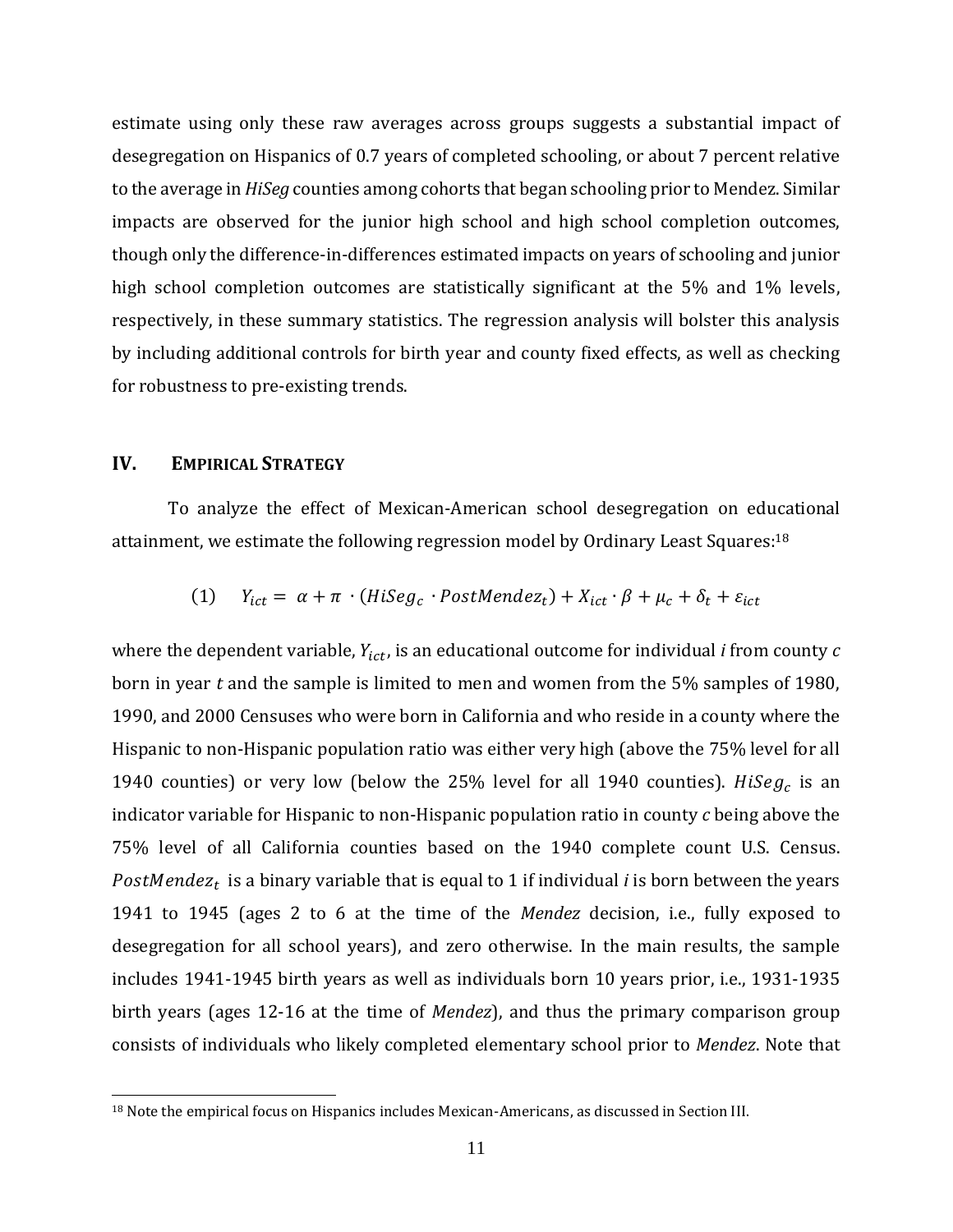omitting the intervening birth years (1936-1940), who would have been partially treated (ages 7 to 11, i.e., in elementary school, at the time of the *Mendez* decision), allows for a more precise comparison of the intervention, in the style of Duflo (2001).  $X_{ict}$  is a vector of control variables that includes an indicator for female, and indicators for 1990 and 2000 Census observations, respectively. Lastly, all regression specifications include county of residence fixed effects,  $\mu_c$ , and birth year fixed effects,  $\delta_t$ .<sup>19</sup>  $\varepsilon_{ict}$  is an i.i.d. error term, assumed to be independent within, but not necessarily across counties, so we cluster standard errors at the county level.

This difference-in-differences research design compares the educational attainment of younger Hispanic cohorts who were *fully treated* by the *Mendez* court ruling (cohorts born between 1941 and 1945) to individuals from older cohorts who started school prior to the *Mendez* ruling, based on their likelihood of attending segregated or non-segregated schools prior to the ruling (*HiSeg* versus *LoSeg* counties). One feature of the empirical approach is that it compares Hispanic cohorts that are relatively close in age (birth years 1941 through 1945 and birth years 1931 through 1935) and are thus likely to face similar circumstances aside from desegregation, allowing us to better isolate the impact of treatment. However, one concern with this strategy is that the comparison group might also be *partially treated* by the intervention, since the oldest among them would still be teenagers at the time of the *Mendez* ruling. Nevertheless, it is reasonable to expect that the impact on this comparison group would be smaller relative to the treatment group if one expects greater returns from earlier educational investments<sup>20</sup>, and that the cost of switching schools would be greater to those who were already enrolled in school at the time of the *Mendez* decision. Thus, estimates using this comparison group likely represent a lower bound on the impact of the desegregation treatment. To obtain an upper bound on the impact of the treatment, subsequent analysis uses an older comparison group (birth years 1921 through 1930) that would likely have finished schooling at the time of the *Mendez* ruling, and thus would not have benefited from the desegregation treatment during their schooling years.

<sup>19</sup> Note that the *Post Mendez* cohort dummy is collinear with the birth year fixed effects just as the *HiSeg* dummy is collinear with the county fixed effects and thus both are dropped from the model.

<sup>&</sup>lt;sup>20</sup> Indeed, there is a salient and robust literature in the social sciences on the short- and long-term impacts of investing in early childhood development (See, for example, Currie and Thomas 1995, 1999; Currie 2001; Garces, Thomas, and Currie 2002; Deming 2009; Elder and Lubotsky 2009; Bassok and Loeb 2015).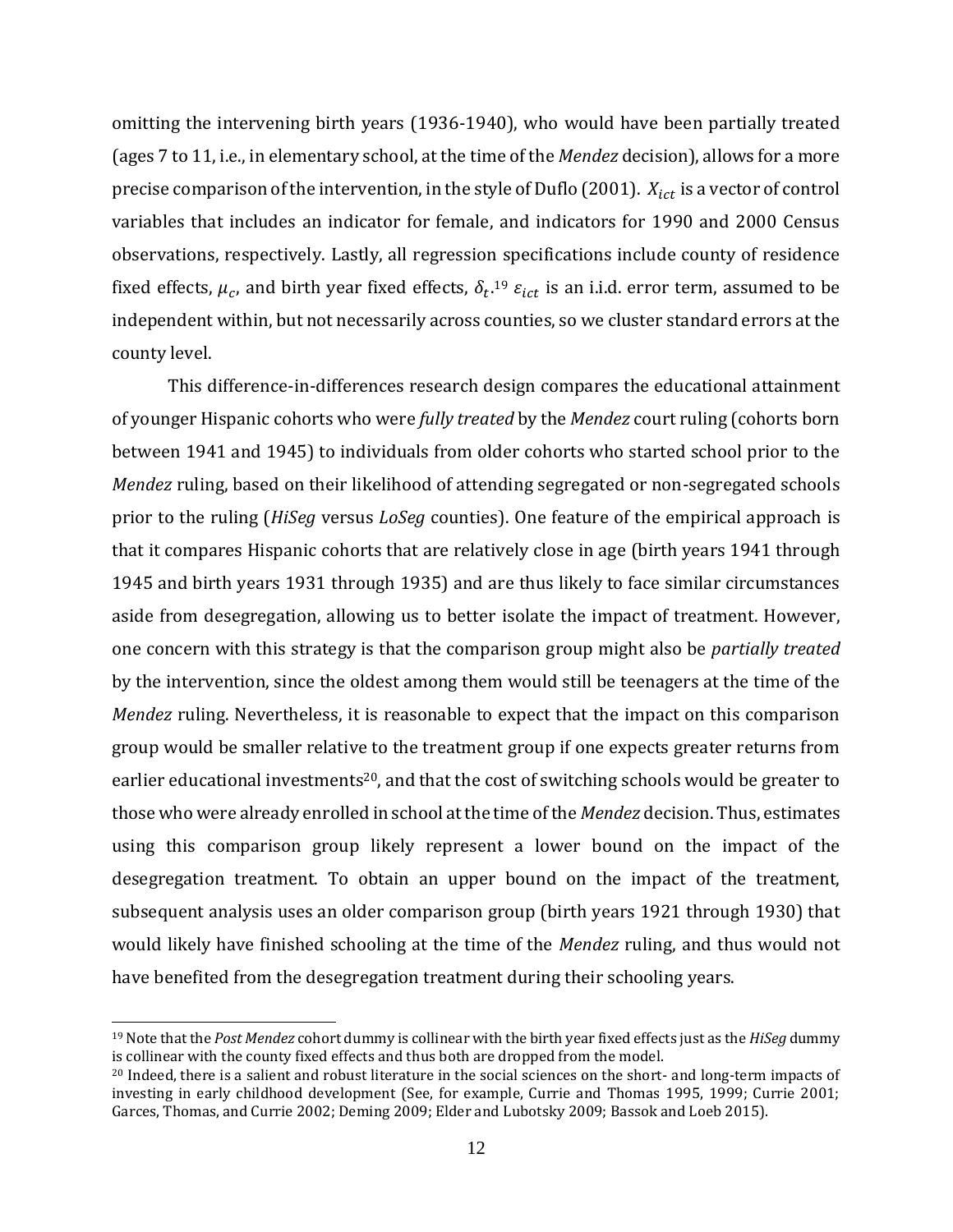The identification strategy assumes that no other contemporaneous factors can explain the differences observed over this time period, after controlling for birth year fixed effects, which would account for shocks common to individuals across counties born in the same birth year (e.g., wars and national economic shocks), and county fixed effects, which would purge the estimates of time-invariant differences common to all individuals in a given county (e.g., poverty and ethnic attitudes). It also requires that individuals in the treatment (*HiSeg*) and comparison (*LoSeg*) groups would have maintained parallel trends in the absence of the treatment (desegregation around the time of *Mendez*). To bolster support for this assumption, as a robustness check, we run a placebo experiment where we replace the birth cohorts in the above analysis with cohorts who would all likely have completed schooling prior to *Mendez,* replacing the  $PostMendez_t$  indicator in equation (1) with a placebo cohort indicator (birth years 1926-1930) and where the comparison group is a slightly older cohort (birth years 1921-1925).

To assess the evidence for pre-existing trends, we also trace out differences in educational outcomes for individuals from *HiSeg* and *LoSeg* counties across a range of birth years that includes individuals who would likely have completed schooling prior to Mendez. At the same time, these event studies allow us to investigate the plausibility of partial impacts for individuals who were already in school at the time of Mendez. These point estimates are noisy due to the smaller sample sizes in isolating treatment effects by birth year in our sample, but provide some indication of stable trends prior to *Mendez* as well as evidence for partial benefits accruing to Hispanics who were in school at the time of the *Mendez* ruling. While our primary research question focuses on the impact of desegregation on Hispanic educational outcomes, as an additional extension, we also investigate the impacts of desegregation on non-Hispanic whites using the research design laid out above, but where the sample is limited to non-Hispanic whites.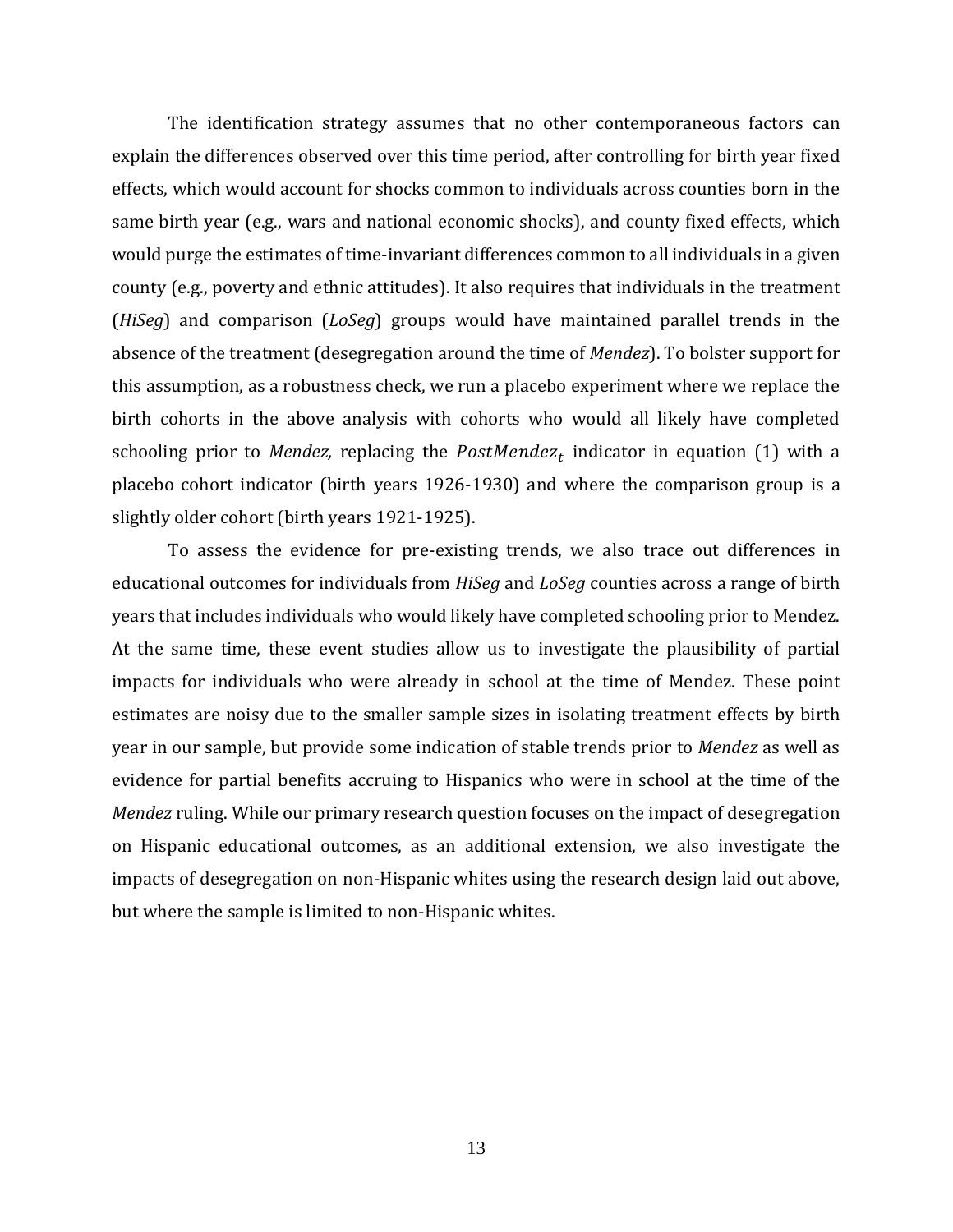#### **V. RESULTS AND DISCUSSION**

Table 2 presents our results from estimating equation (1) on the Hispanic sample as well as alternative samples. As shown in column (1) of panel A, the difference-in-differences coefficient in the specification with years of education as the dependent variable is statistically significant at the 1% level and suggests that school desegregation increased years of education for Hispanics by 0.88 years. When compared with the average years of education for Hispanics in *HiSeg* counties prior to *Mendez* from Table 1 (10.23 years), this amounts to an increase of about 8.6 percent. This relatively large increase suggests that improvements in schooling may have led to increases in certification, so the remaining columns (2) and (3) of panel A analyze whether Hispanics were more likely to complete junior high (at least 8 years of schooling) and high school (12 years of schooling or more). These difference-in-differences coefficients are also statistically significant at the 1% and 5% levels, respectively, and suggest an increase in the probability of junior high school completion of 14.5 percentage points and high school completion of 9.3 percentage points for Hispanics, or 18.4 percent and 19.4 percent, respectively, relative to their baseline levels of educational attainment prior to *Mendez*. 21

The primary concern with our empirical strategy is that it relies on the assumption that Hispanics in *HiSeg* and *LoSeg* counties would have maintained parallel trends in the absence of the treatment. To bolster support for this assumption, panel B of Table 2 checks for pre-existing trends by testing whether Hispanics in *HiSeg* counties experienced any improvements in educational attainment relative to *LoSeg* counties in a sample of cohorts that completed schooling prior to *Mendez*—groups that should all be *too old* to benefit from schooling desegregation. Thus, the *placebo treatment* cohort (birth years between 1926 and 1930) in the analysis shown in panel B of Table 2 is a cohort that is slightly younger than the *placebo comparison* cohort (birth years between 1921 and 1925), but where neither cohort should benefit from treatment. If our main results were purely driven by differential growth rates in educational attainment over time across both the *HiSeg* and *LoSeg* counties, then we should observe that the point estimates in the placebo analysis are also positive, otherwise

<sup>&</sup>lt;sup>21</sup> Results estimated separately for Hispanic men and women are shown in appendix Table A1. These results show positive impacts for both groups.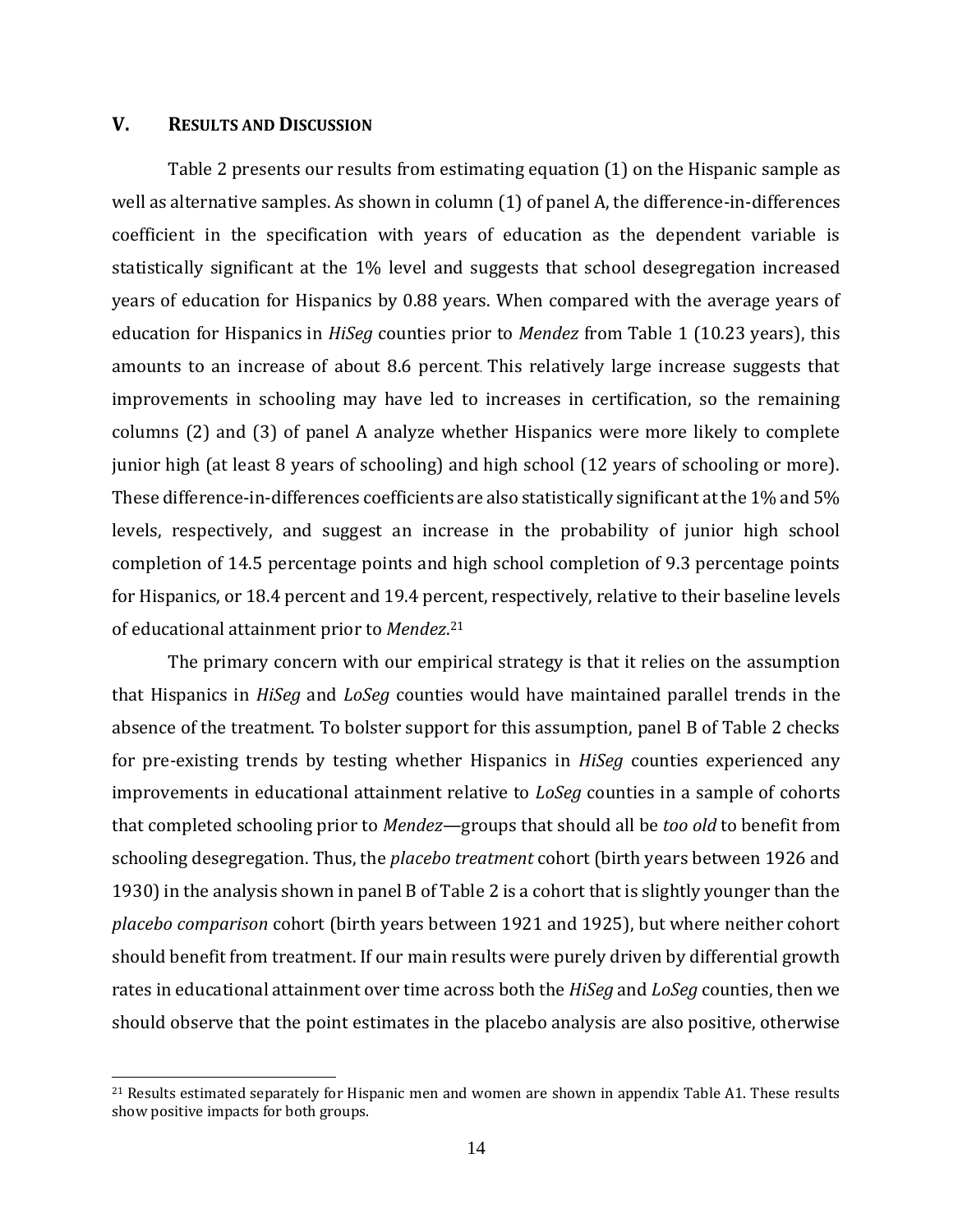this evidence casts doubt on the spurious interpretation of the main results. Indeed, what we observe is that there are no statistically significant differences in years of education (column 1 of panel B) and the junior high school outcome (column 2 of panel B), and only a marginally statistically significant difference in the high school outcome (column 3 of panel B), but where all coefficients are negative. This confirms that, after accounting for the controls in the regression model, there was no pre-existing positive growth trend in *HiSeg* counties relative to *LoSeg* counties prior to desegregation, and is thus consistent with the causal interpretation of the desegregation treatment shown in panel A.

Another way to validate the use of our identification strategy is to present a full event study analysis showing the difference-in-differences coefficient estimates for individual birth years, that is, replacing the  $PostMendez_t$  indicator in equation (1) with a birth year indicator. This exercise can also be used to gauge whether there is evidence for partial treatment for cohorts who may have begun schooling prior to *Mendez* but who may not have completed schooling by the time of desegregation. In practice, this exercise is challenging due to small sample sizes at the single birth year level, however, we present the event study graph for the junior high school outcome in Figure 2. <sup>22</sup> Note also that this graph covers a large range of birth years, covering 1921-1945, where the reference category is the 1931 birth year (age 16 at the time of the *Mendez* decision). Since these graphs go from segregated to desegregated eras and consider both fully treated cohorts (i.e., began school after the *Mendez* decision), partially treated cohorts (i.e., in school during the *Mendez* decision), and untreated cohorts, it is perhaps unsurprising that we observe what appears to be three emergent areas of the graph. For the oldest cohorts, who were in their 20s at the time of *Mendez*, we see a relative disadvantage for Hispanics in *HiSeg* counties relative to *LoSeg* counties and this trend is relatively stable over time. For those cohorts who were in their teens (ages 12-16) at the time of *Mendez*, and who might be thought of as partially treated by desegregation, we see a stable trend around zero relative to the reference category. The latter group is the comparison group in the main results (shown in panel A of Table 2), and is marked as "Old Group" in Figure 2. Finally, for those birth years that were fully exposed to desegregation, as a consequence of starting school after *Mendez* (our PostMendez<sub>t</sub> cohort

<sup>&</sup>lt;sup>22</sup> The years of education and high school outcome event study analyses are qualitatively similar and can be found in the appendix (see Figures A1 and A2).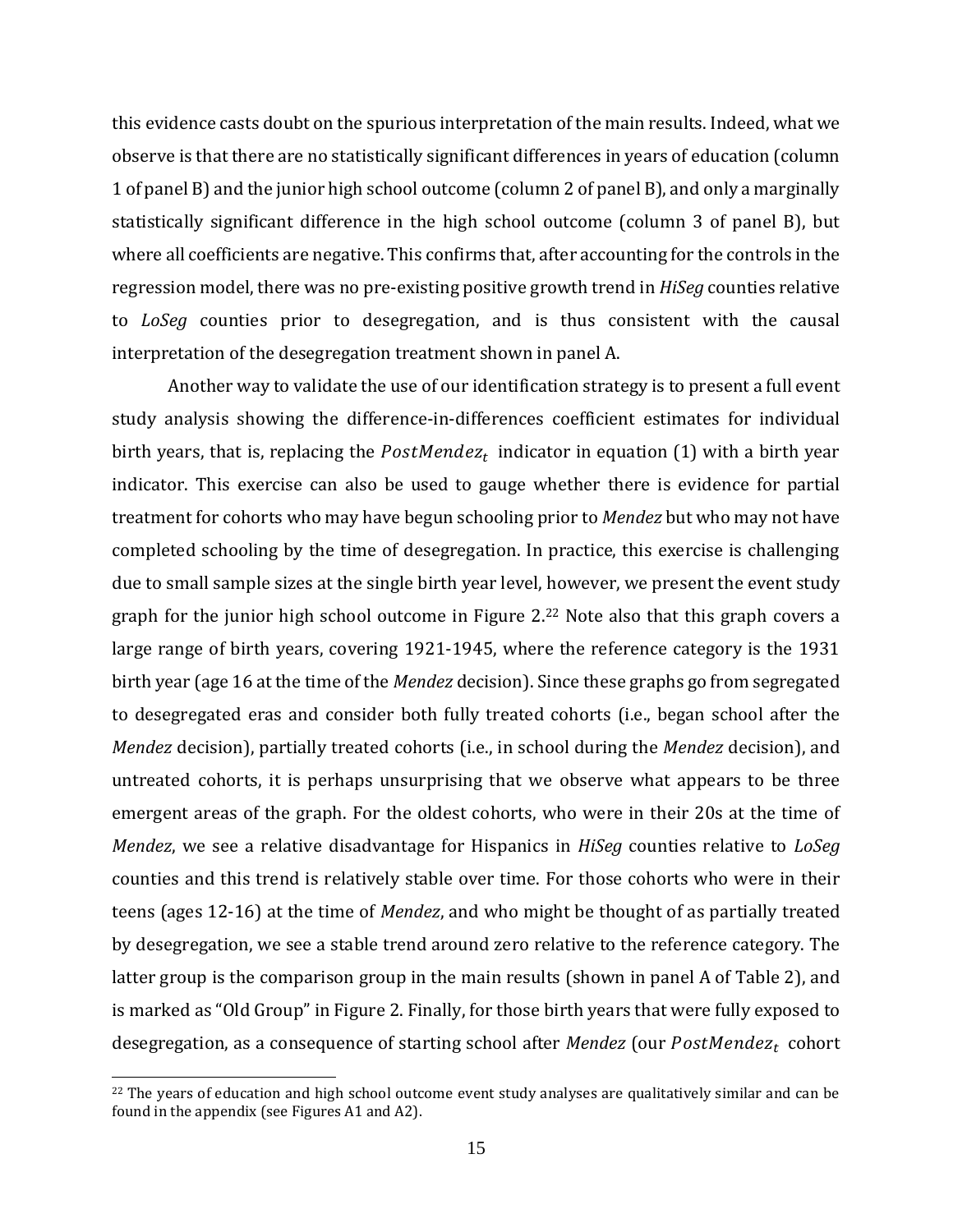in equation (1), noted as "Young Group" (ages 2-6) in Figure 2), we see a positive impact relative to the reference category. While confidence intervals are wide due to small sample sizes at the birth-year level, we view this event study graph as consistent with the overall research design in showing that the difference across *HiSeg* and *LoSeg* counties followed a stable pattern until the advent of desegregation. It also serves to highlight the likelihood of partial treatment exposure for cohorts in school at the time of the *Mendez* decision, and thus suggests that the estimates reported in Table 2 are likely to be a conservative lower bound estimate of the impact of *Mendez*. 23

As an extension, we examine whether there are any spillover effects of desegregation using the same identification strategy and regression model in equation (1), but now limiting the sample to non-Hispanic whites.<sup>24</sup> These results, shown in Table 2 of panel C, suggest statistically significant decreases associated with desegregation for non-Hispanic whites in terms of educational attainment, junior high school completion, and high school completion (coefficient estimates -0.39, -0.01, -0.03, respectively), but point estimates are much smaller in magnitude relative to the positive impacts for Hispanics shown in panel A. This relative decline in educational outcomes for non-Hispanic whites in high segregated counties compared with non-Hispanic whites in low segregated counties after school desegregation mirrors patterns seen in Figure 1 as discussed above. Moreover, these findings would be consistent with school resources being shifted from non-Hispanic whites to Hispanics after school desegregation in high segregated counties, but absent data on school resources within schools explicitly identified as Mexican or white-only, we cannot definitively say whether this is the mechanism driving the results from above. Nevertheless, the fact that estimated impacts for non-Hispanic whites are much smaller in magnitude than for Hispanics suggest

<sup>23</sup> Event study graphs for Hispanic and non-Hispanic whites when *HiSeg* and *LoSeg* counties are defined using the 1930 Census are shown in appendix Figures A3 through A8, and show positive impacts of *Mendez* on Hispanics and negative impacts on non-Hispanic whites in *HiSeg* counties as well as evidence of stable trends prior to *Mendez*.

<sup>24</sup> Note that any degree of ethnic attrition, whereby individuals were classified as Hispanic at school-age, but no longer identify as Hispanic in later years, would likely yield an upward bias in the estimates for non-Hispanic whites, assuming those individuals would have responded to the desegregation treatment by increasing their educational attainment. This is a reasonable assumption, given evidence that Mexican-American ethnic attritors (classified by measures of ancestry, but not by self-identification) have higher educational attainment than the population that identifies as Mexican-American (Duncan and Trejo 2011). Thus, to the extent that we find negative estimates for the non-Hispanic white population, they are conservative as to the likely impact of desegregation on this group.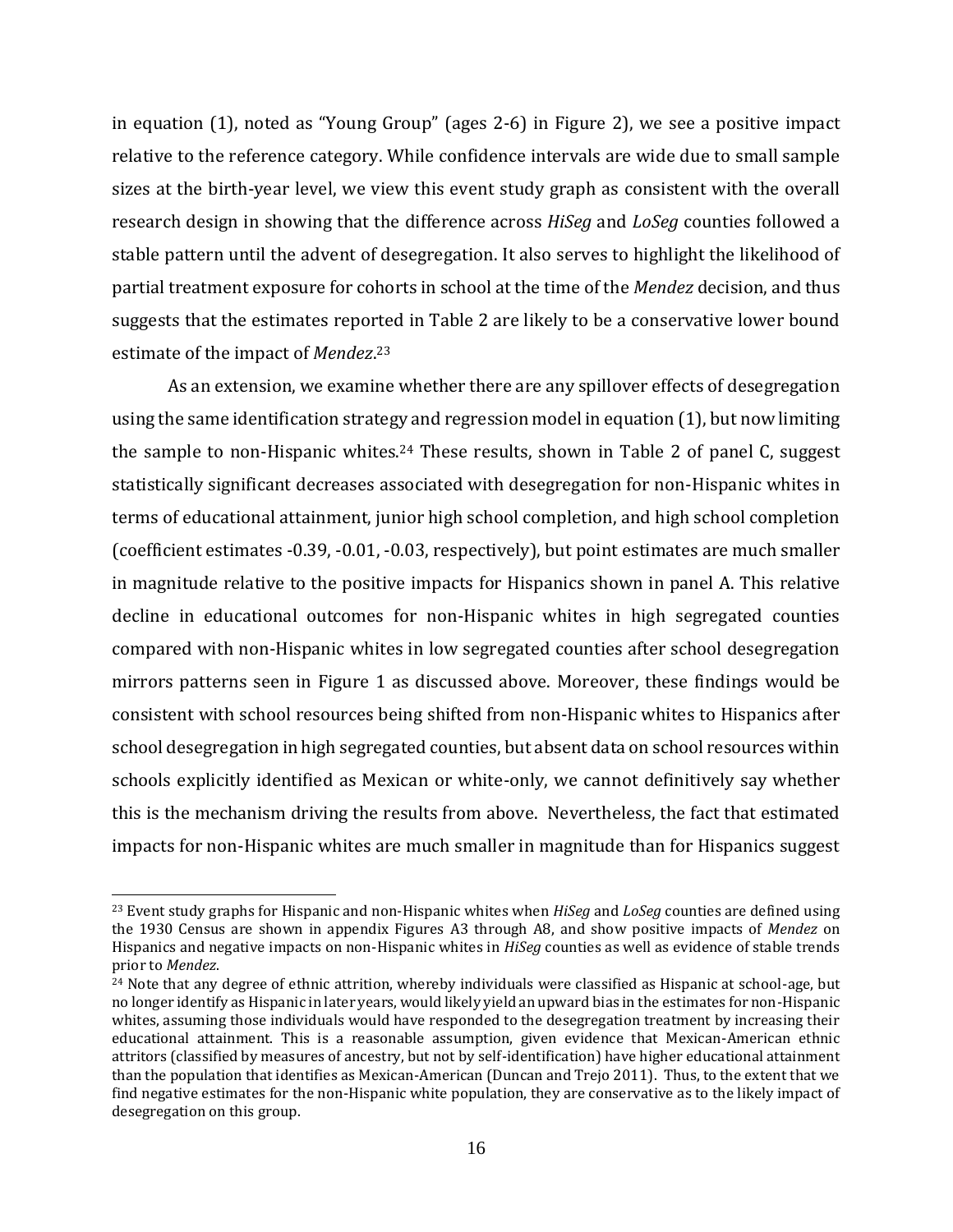that desegregating schools improved schooling for Hispanics with relatively small impacts on non-Hispanic whites.

Finally, to provide an upper bound on our estimates of the impact of school desegregation on Hispanics, we examine treatment impacts of school desegregation relative to the older cohorts who completed schooling prior to *Mendez* by estimating the regression model in equation (1) with an alternative comparison group (birth years 1921-1930). These results provide an upper bound on the impact of desegregation on the educational attainment of Hispanics which can be compared with the lower bound of treatment impacts found by using the *partially treated* comparison group (birth years 1931-1935) presented in Table 2. The results of this alternative analysis are shown in Table 3 and show that, as expected, treatment impacts are much larger when we consider a comparison group that should not have been affected by *Mendez* at all. This amounts to 1.9 years of additional years of education, a 23 percentage point increase in the likelihood of completing junior high, and an 18 percentage point increase in the likelihood of competing high school. Since these can be compared to lower baseline averages for educational attainment in *HiSeg* counties for older cohorts (noted in Table 3), they represent even larger effective increases in educational attainment for treated groups. Panels B and C of Table 3 present these results separately by gender and show statistically significant impacts of desegregation on both men and women. Thus, these estimates suggest similar impacts for men and women with regards to educational attainment, after taking into account that women in older cohorts have lower educational attainment than men, but suggest somewhat larger impacts on junior high and high school completion rates for women.<sup>25</sup>

<sup>25</sup> Extended results for non-Hispanic whites show negative impacts for men and women (see appendix Table A2), similar to the results in panel C of Table 2. Event study analyses using alternative definitions of *HiSeg* and *LoSeg* counties based on the 1930 Census population distribution also suggest negative impacts for non-Hispanic whites (see appendix Figures A6 through A8).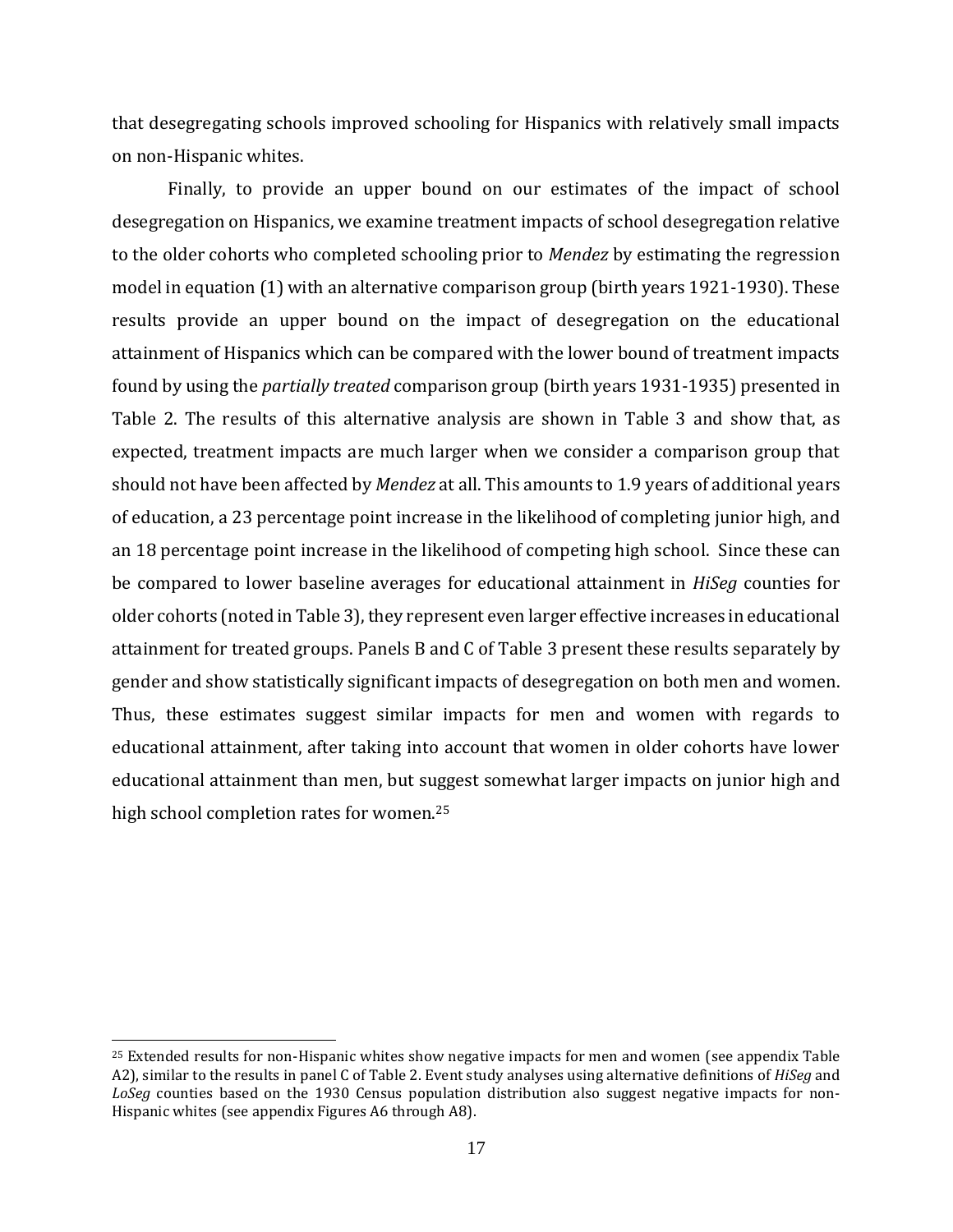#### **VI. CONCLUSION**

This paper provides the first quantitative analysis of the effect of Mexican-American school desegregation by examining the impact of the 1947 *Mendez v. Westminster* decision on long-run educational outcomes of Hispanics in California. Despite a lack of official data on segregation, by comparing individuals in counties which were more likely to have segregated schools with individuals in counties which were less likely to have segregated schools across birth cohorts that started school after *Mendez* relative to birth cohorts that started school prior to the ruling, we are able to provide quantitative evidence on its impacts. In particular, the results here show that desegregation significantly improved the educational attainment of Mexican-Americans, with some evidence of partial benefits for students already in school at the time of the *Mendez* decision, and even larger effects for students who began school after *Mendez*. At the same time, similar analysis on non-Hispanic white groups suggests there may have been some negative impacts associated with school desegregation, which would be consistent with distributing resources more equitably across racial and ethnic groups after desegregation.

By providing the first quantitative estimates of desegregating Mexican-American schools, this work has made a significant contribution to the literature, but is limited in a number of ways. First, we are not able to directly tie individuals to schools, and most notably, schools and classrooms lack official designations as "Mexican/Mexican-American only" or "white only" even when this was the practice. Ideally, individual data would indicate the school and classroom of attendance over time, as well as the extent of segregation in schools and classrooms, along with educational quality measures such as teacher education, experience, wages, and student-teacher ratios. Unfortunately, lacking systematic historical data on these classifications and associated measures of resource allocation makes such investigations difficult, and require a more nuanced approach. Nevertheless, pinning down the mechanisms underlying the link between desegregation and greater equity in education is an important area for future research, especially given the increased levels of racial and ethnic segregation experienced by students today.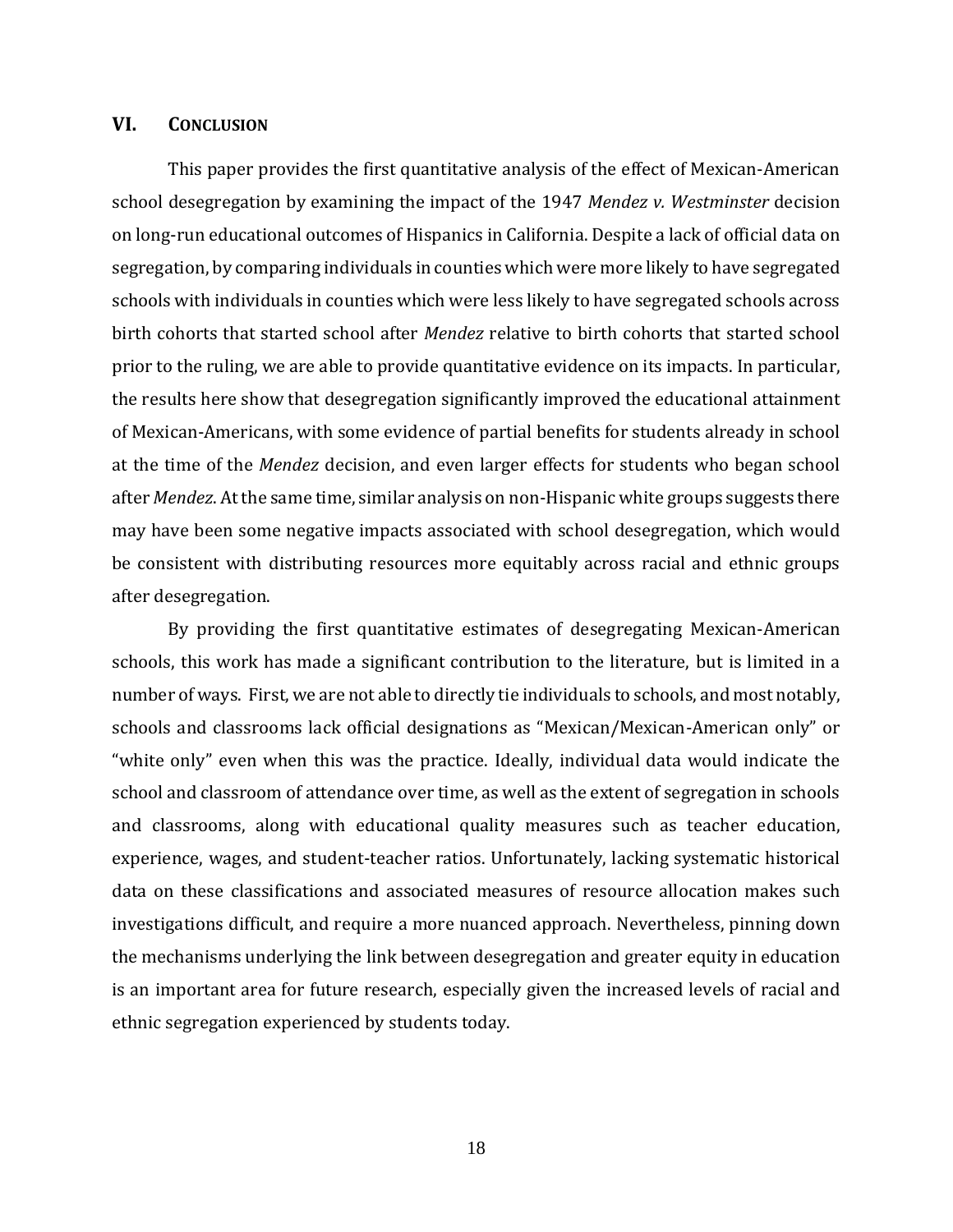#### **REFERENCES**

- Antman, Francisca, Brian Duncan, and Stephen J. Trejo. 2016. "Ethnic Attrition and the Observed Health of Later Generation Mexican Americans" *The American Economic Review*, 106(5): 467-71.
- Antman, Francisca, Brian Duncan, and Stephen J. Trejo. 2020. "Ethnic Attrition, Assimilation, and the Measured Health Outcomes of Mexican Americans" *Journal of Population Economics*, 33(4): 1499-1522.
- Arriola, Christopher. 1995. "Knocking on the Schoolhouse Door: Mendez v. Westminster, Equal Protection, Public Education, and Mexican Americans in the 1940's." *La Raza Law Journal*, 8(2): 166-207.
- Ashenfelter, Orley, William J. Collins, and Albert Yoon. 2006. "Evaluating the role of Brown v. Board of Education in school equalization, desegregation, and the income of African Americans." *American Law and Economics Review* 8(2): 213-248.
- Bassok, D, and Loeb, S. 2015. [Early childhood and the achievement gap.](javascript:void(0)) Handbook of research in Education Finance and Policy, 510-528.
- Bowman, Kristi L. 2001. "The New Face of Desegregation." *Duke Law Journal*, 50: 1751-1808.
- California State Department of Education. 1932. *Biennial Report of the State Department of Education For the School Years Ending June 30, 1929, and June 30, 1930, Part Two.* State of California Division of Research and Statistics.
- Card, David, and Alan B. Krueger. 1992. "School Quality and Black-White Relative Earnings: A Direct Assessment." *The Quarterly Journal of Economics* 107(1): 151-200.
- Carruthers, Celeste K. and Marianne H. Wanamaker. 2017. "Returns to School Resources in the Jim Crow South." *Explorations in Economic History* 64:104-110.
- Carter, Thomas P. 1970. *Mexican Americans in School: A History of Educational Neglect*. New York: College Entrance Examination Board.
- Cascio, Elizabeth, Nora Gordon, Ethan Lewis, and Sarah Reber. 2010. "Paying for Progress: Conditional Grants and the Desegregation of Southern Schools." *Quarterly Journal of Economics*, 125(1): 445-82.
- Cook, Lisa, Trevon Logan, and John Parman. 2017. "Racial Segregation and Southern Lynching." National Bureau of Economic Research Working Paper No. 23813.
- Currie, Janet. 2001."Early Childhood Education Programs."*Journal of Economic Perspectives*, 15 (2): 213-238.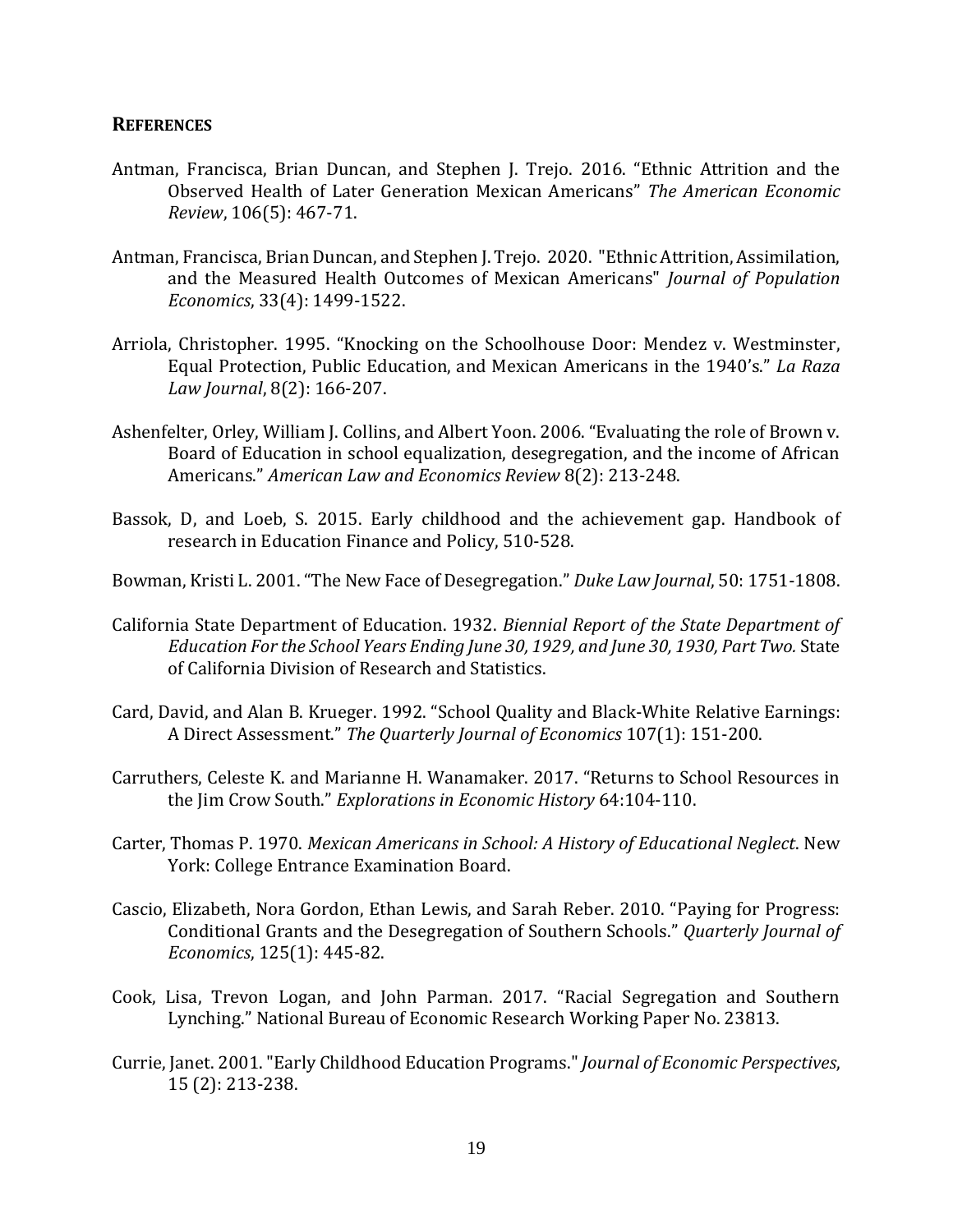- Currie, Janet and Duncan Thomas. 1995. "Does Head Start Make a Difference?" *The American Economic Review*. 85:3, pp. 341–64.
- Currie, Janet and Duncan Thomas. 1999. "Does Head Start Help Hispanic Children?" *Journal of Public Economics*. 74:2, pp. 235–62
- Deming, David, "Early childhood intervention and life-cycle skill development: Evidence from Head Start," *American Economic Journal: Applied Economics*, 2009, 1(3), 111– 134.
- Donato, Rubén, Martha Menchaca, and Richard R. Valencia. 1991. "Segregation, Desegregation, and Integration of Chicano Students: Problems and Prospects." In *Chicano School Failure and Success: Research and Policy Agendas for the 1990s*. Ed. Valencia, Richard R. New York: The Falmer Press.
- Duflo, Esther. 2001. "Schooling and Labor Market Consequences of School Construction in Indonesia: Evidence from an Unusual Policy Experiment." *The American Economic Review*. 91(4): 795-813.
- Duncan, Brian and Stephen J. Trejo. 2011. "Intermarriage and the Intergenerational Transmission of Ethnic Identity and Human Capital for Mexican Americans." *Journal of Labor Economics*, 29(2): 195-227.
- Elder, Todd E., and Darren H. Lubotsky. 2009. Kindergarten entrance age and children's achievement: Impacts of state policies, family background, and peers. *The Journal of Human Resources* 44(3):641–683.
- Garces, Eliana, Duncan Thomas, and Janet Currie. 2002. "Longer-term effects of Head Start," *The American Economic Review*, 92(4), 999–1012.
- Gonzalez, Gilbert G. 1985. "Segregation of Mexican children in a southern California city: The legacy of expansionism and the American southwest." *The Western Historical Quarterly* 16(1): 55-76.
- Gonzalez, Gilbert G. 1990. *Chicano Education in the Era of Segregation*. Philadelphia: The Balch Institute Press.
- Guryan, Jonathan. 2004. "Desegregation and Black Dropout Rates." *The American Economic Review*, 94(4): 919-43.
- Hendrick, Irving G. 1975. "Public Policy toward the Education of Non-White Minority Group Children in California, 1849-1970." Final Report, National Institute of Education Project No. NE-G-00-3-0082. University of California Riverside, School of Education.
- Hendrick, Irving G. 1977. "The Education of Non-Whites in California, 1849-1970." R and E Research Associates, San Francisco, CA.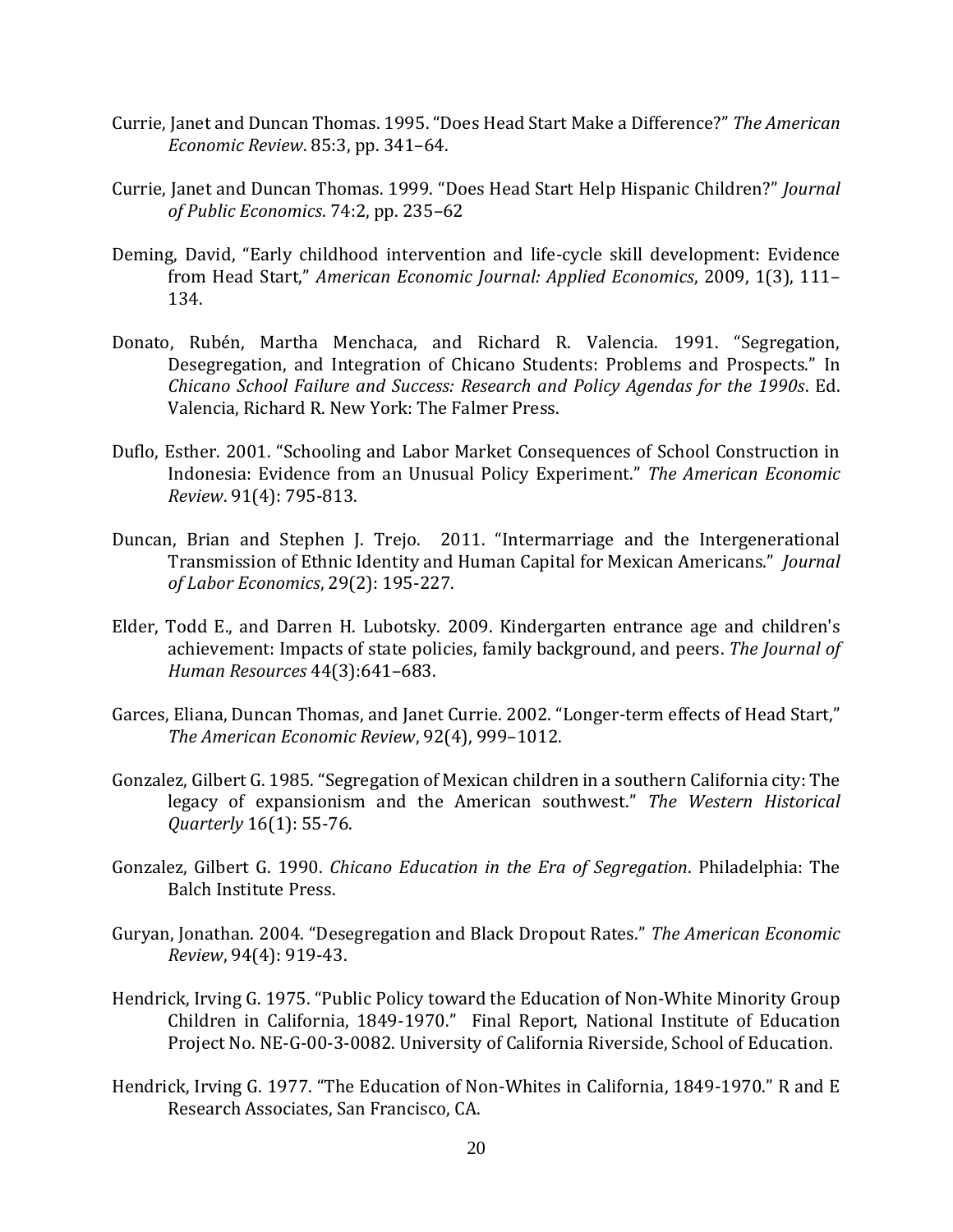- Johnson, Rucker C. 2011. "Long-Run Impacts of School Desegregation and School Quality on Adult Attainments." National Bureau of Economic Research Working Paper No. 16664.
- Kandil, Caitlin Yoshiko. 2016. "Mendez vs. segregation: 70 years later, famed case 'isn't just about Mexicans. It's about everybody coming together'." *Los Angeles Times*. April 17, 2016.
- Logan, Trevon D. and John M. Parman. 2017. "The National Rise in Residential Segregation." *Journal of Economic History.* 77(1): 127-70.
- Margo, Robert A. 1990. "The Impact of Separate-but-Equal" in *Race and Schooling in the South, 1880-1950: An Economic History*. Chicago: University of Chicago Press, 68-86.
- Meraji, Shereen Marisol. 2014. "Before `Brown v. Board,' Mendez Fought California's Segregated Schools." *National Public Radio.* May 16, 2014.
- Motel, Seth and Eileen Patten. 2012. "The 10 Largest Hispanic Origin Groups: Characteristics, Rankings, Top Counties." Pew Research Center. Available at http://www.pewhispanic.org/2012/06/27/the-10-largest-hispanic-origin-groupscharacteristics-rankings-top-counties/
- Orfield, Gary and Jongyeon Ee. 2014. "Segregating California's Future: Inequality and Its Alternative 60 Years after *Brown v. Board of Education*." Report of the Civil Rights Project, University of California Los Angeles.
- Reber, Sarah J. 2005. "Court-Ordered Desegregation: Successes and Failures Integrating American Schools since Brown v Board of Education." *The Journal of Human Resources*, 40(3): 559-90.
- Reber, Sarah J. 2010. "School Desegregation and Educational Attainment for Blacks." *The Journal of Human Resources*, 45(4): 893-914.
- Ruggles, Steven, Katie Genadek, Ronald Goeken, Josiah Grover, and Matthew Sobek. *Integrated Public Use Microdata Series: Version 6.0* [dataset]. Minneapolis: University of Minnesota, 2015. http://doi.org/10.18128/D010.V6.0.

*Treaty of Guadalupe Hidalgo*. 1848. U.S.-Mex. Feb. 2, 1848.

Valencia, Richard R. 2005. "The Mexican American Struggle for Equal Educational Opportunity in Mendez v. Westminster: Helping to Pave the Way for Brown v. Board of Education." *Teacher's College Record*. 107(3): 389-423.

*Westminster School Dist. of Orange County v. Mendez*, 161 F.2d 774 (9th Cir. 1947).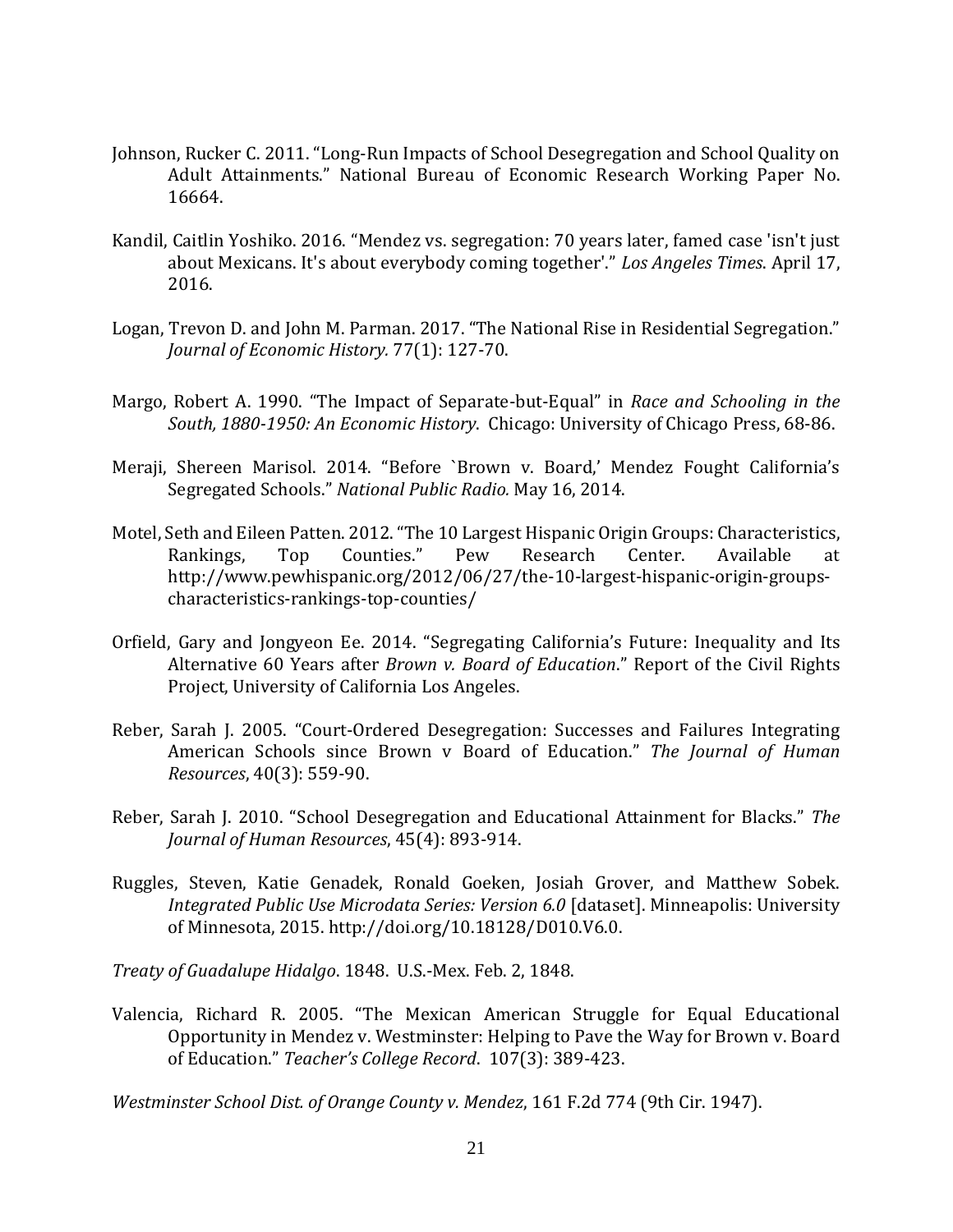Wollenberg, Charles. 1976. "All Deliberate Speed: Segregation and Exclusion in California Schools, 1855-1975." University of California Press.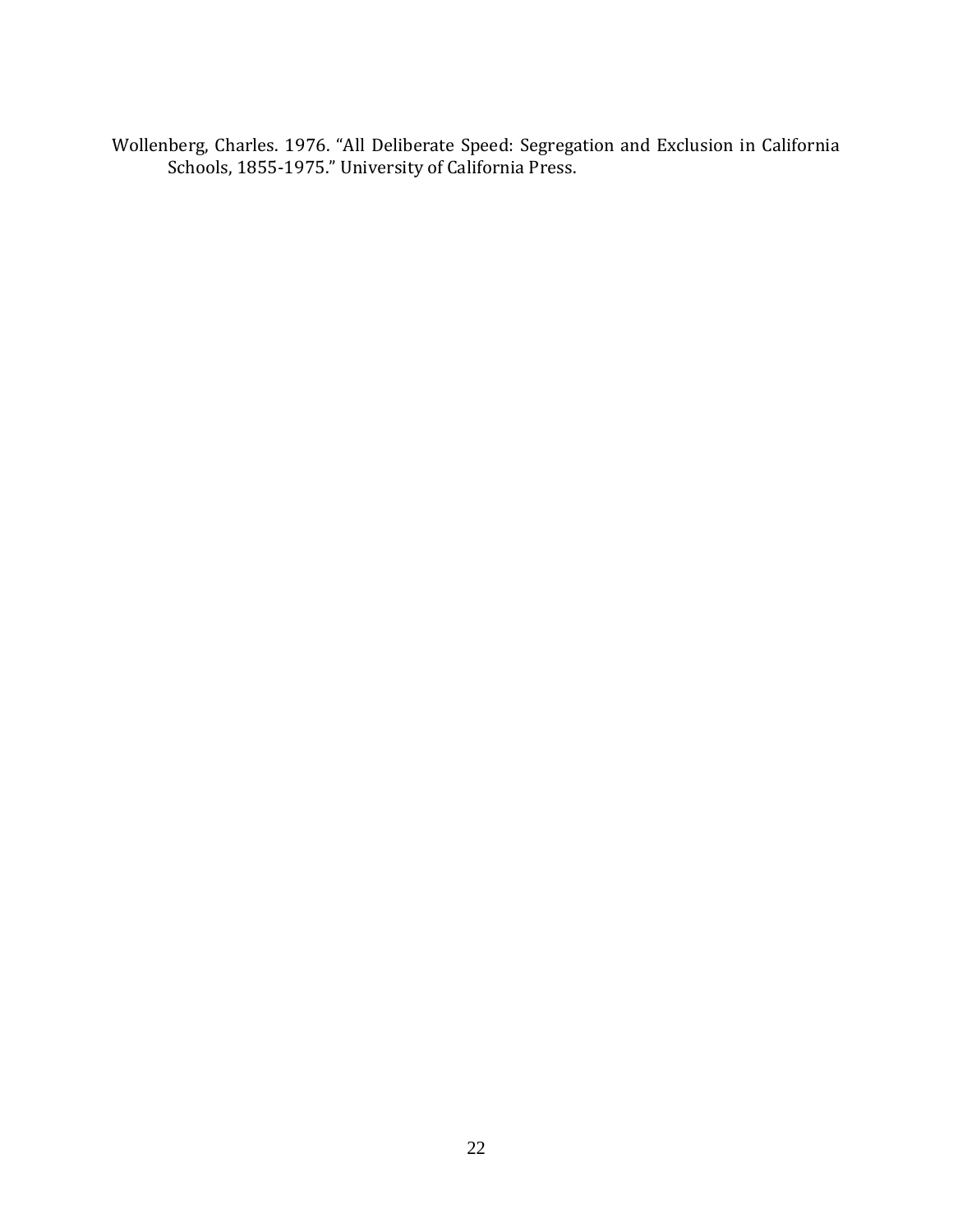|                                      |                   | Panel A: Treatment Group,<br>1941-1945 Birth Cohorts | (Ages 2-6 at Mendez Decision) |                     | Panel B: Comparison Group,<br>1931-1935 Birth Cohorts | (Ages 12-16 at Mendez Decision) |                                                            |
|--------------------------------------|-------------------|------------------------------------------------------|-------------------------------|---------------------|-------------------------------------------------------|---------------------------------|------------------------------------------------------------|
|                                      | Segregation:      |                                                      |                               |                     | Segregation:                                          |                                 |                                                            |
|                                      | High              | Low                                                  | $\Delta^{\text{treatment}}$   | High                | Low                                                   | $\Delta^{\rm comparison}$       | $\Lambda^{\text{treatment}}$ $\Lambda^{\text{comparison}}$ |
| <b>Years of Education</b>            | 11.705<br>[2.808] | 12.797<br>[2.530]                                    | $-1.092***$<br>(0.217)        | 10.228<br>$[3.736]$ | 12.026<br>[2.248]                                     | $-1.798***$<br>(0.267)          | $0.706**$<br>(0.344)                                       |
| Jr. High (8+ years of education)     | 0.932<br>[0.251]  | 0.979<br>[0.144]                                     | $-0.047***$<br>(0.013)        | 0.792<br>[0.406]    | 0.974<br>[0.160]                                      | $-0.182***$<br>(0.020)          | $0.135***$<br>(0.024)                                      |
| High School (12+ years of education) | 0.673<br>[0.469]  | 0.811<br>[0.393]                                     | $-0.138***$<br>(0.034)        | 0.482<br>[0.500]    | 0.701<br>[0.461]                                      | $-0.219***$<br>(0.053)          | 0.081<br>(0.063)                                           |
| Number of observations               | 3,237             | 143                                                  | 3,380                         | 2,164               | 77                                                    | 2,241                           | 5,621                                                      |

Table 1: Sample Descriptive Statistics on Mexican-American Educational Attainment by Intent-to-Treat Status

*Notes:* High segregation (HiSeg) indicates that the Hispanic to non-Hispanic population ratio is above the 75% level of all California counties based on 1940 full-count Census. Low segregation (LoSeg) indicates that the Hispanic to non-Hispanic population ratio is below the 25% level of all California counties based on 1940 full-count Census. Sample is limited to men and women from 5% samples of 1980, 1990, and 2000 Censuses with birth cohorts between 1941 and 1945 (treatment group) or between 1931 and 1935 (comparison group). Standard deviations in brackets. Robust standard errors in parentheses. Statistical significance levels: \*\*\* p<0.01, \*\* p<0.05, \* p<0.10.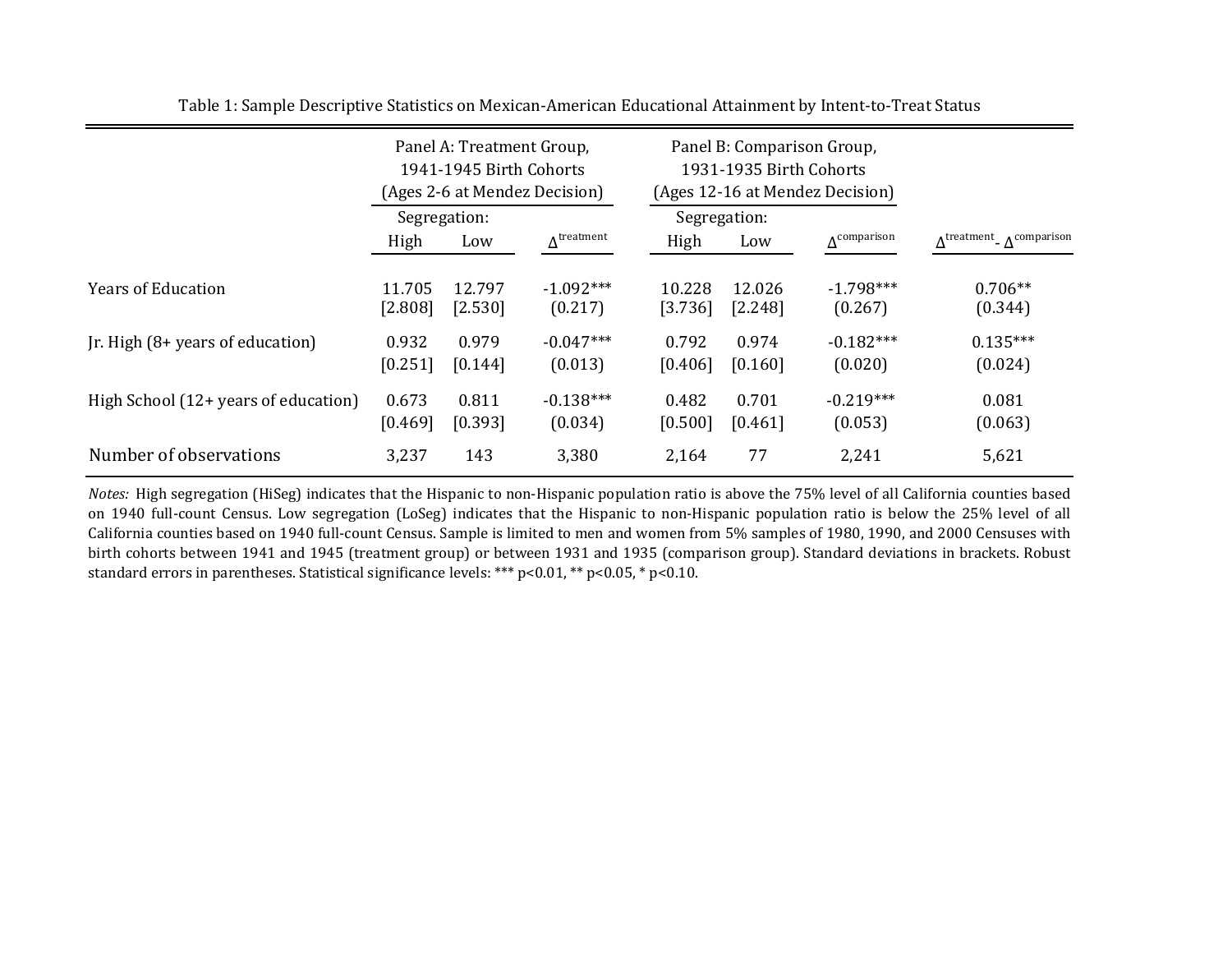|                                       | Panel A: Hispanic Sample |                 |             |
|---------------------------------------|--------------------------|-----------------|-------------|
|                                       | $\left( 1\right)$        | (2)             | (3)         |
|                                       | Years of education       | Jr. High School | High School |
| High Segregation x Post-Mendez Cohort | $0.880**$                | $0.145***$      | $0.093**$   |
|                                       | (0.331)                  | (0.034)         | (0.044)     |
| Mean (y-variable)                     | 11.17                    | 0.88            | 0.60        |
| Number of observations                | 5,621                    | 5,621           | 5,621       |
| $R^2$                                 | 0.10                     | 0.09            | 0.07        |

| Table 2: The Impact of Mendez v. Westminster School Desegregation Decision on Educational Attainment |
|------------------------------------------------------------------------------------------------------|
|                                                                                                      |

|                                               | Panel B: Placebo Sample (Hispanic Birth Cohorts 1921-1930) |                 |             |  |
|-----------------------------------------------|------------------------------------------------------------|-----------------|-------------|--|
|                                               |                                                            | [2]             | (3)         |  |
|                                               | Years of education                                         | Jr. High School | High School |  |
| High Segregation x Placebo Post-Mendez Cohort | $-0.319$                                                   | $-0.010$        | $-0.133*$   |  |
|                                               | (0.415)                                                    | (0.064)         | (0.069)     |  |
| Mean (y-variable)                             | 9.17                                                       | 0.70            | 0.36        |  |
| Number of observations                        | 3,423                                                      | 3,423           | 3,423       |  |
| $R^2$                                         | 0.07                                                       | 0.08            | 0.04        |  |

|                                       | Panel C: Non-Hispanic White Sample |                 |             |
|---------------------------------------|------------------------------------|-----------------|-------------|
|                                       | (1)                                | (2)             | (3)         |
|                                       | Years of education                 | Jr. High School | High School |
| High Segregation x Post-Mendez Cohort | $-0.386***$                        | $-0.009**$      | $-0.025**$  |
|                                       | (0.078)                            | (0.004)         | (0.010)     |
| Mean (y-variable)                     | 13.44                              | 0.99            | 0.90        |
| Number of observations                | 27,812                             | 27,812          | 27,812      |
| $R^2$                                 | 0.05                               | 0.01            | 0.02        |
| Birth Cohort Fixed Effects            | Yes                                | Yes             | Yes         |
| <b>County Fixed Effects</b>           | Yes                                | Yes             | Yes         |

*Notes:* High segregation (HiSeg) indicates that the Hispanic to non-Hispanic population ratio is above the 75% level of all California counties based on 1940 full-count U.S. Census. Post-Mendez Cohort is an indicator for birth year being 1941 or later. Other controls include indicator for female, indicator for 1990 Census observation and indicator for 2000 Census observation, respectively, in addition to fixed effects noted in Table 2. Sample is limited to men and women from 5% samples of 1980, 1990, and 2000 Censuses who were born in California and who reside in a county where the Hispanic to non-Hispanic population ratio was either very high (above the 75% level for all 1940 counties: high segregation) or very low (below the 25% level for all 1940 counties: low segregation). Samples in panels A and C include only those individuals with birth cohorts between 1941 and 1945 (treatment group) or birth cohorts between 1931 and 1935 (comparison group). Sample in panel B includes only those individuals with birth cohorts between 1926 and 1930 (placebo treatment group) or birth cohorts between 1921 and 1925 (placebo comparison group). Robust standard errors, clustered at county level, in parentheses. Statistical significance levels: \*\*\* p<0.01, \*\* p<0.05, \* p<0.10.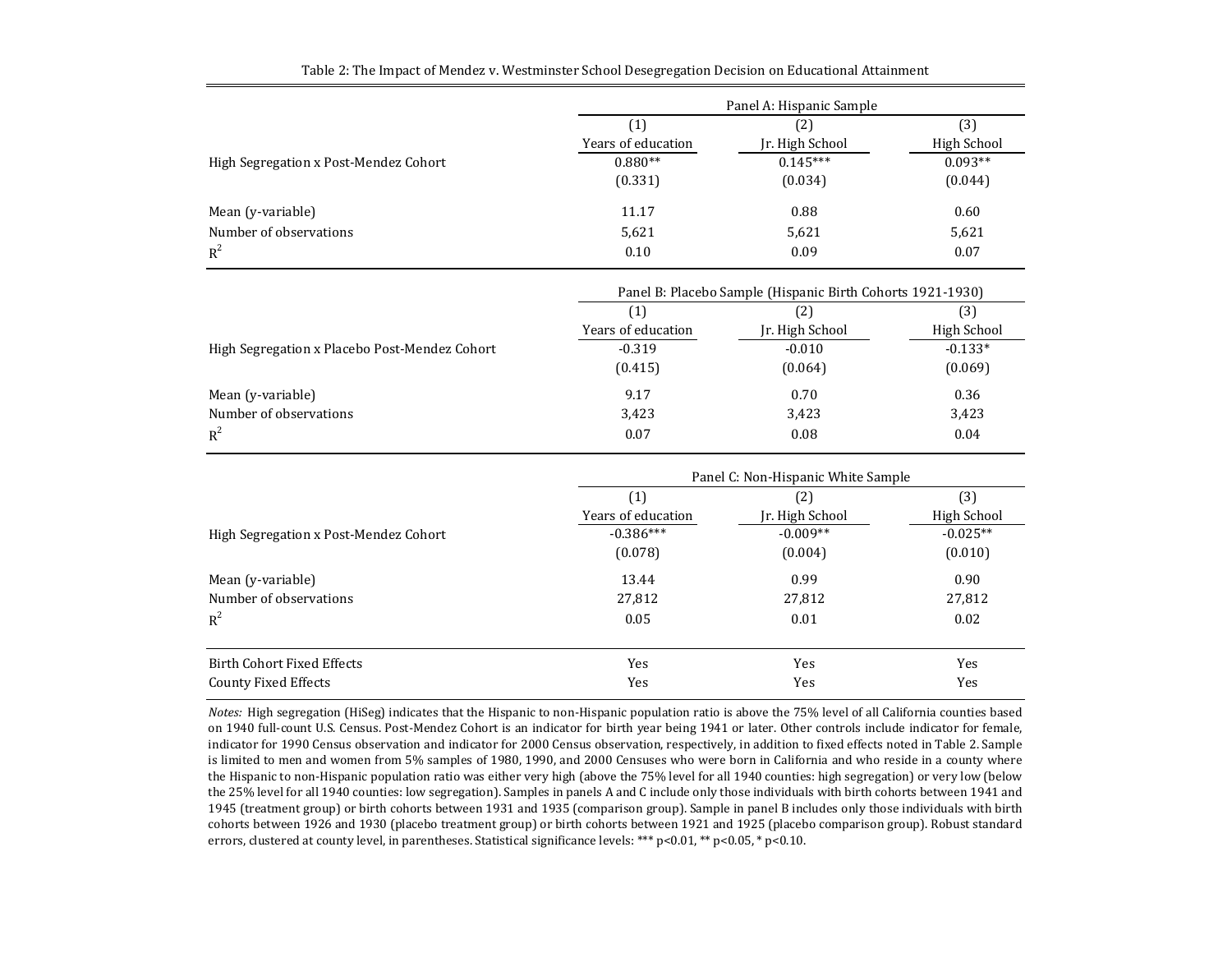#### Table 3: Impact of Mendez v. Westminster with an Alternative Comparison Group, Post-Mendez Cohorts (1941-1945 Birth Cohorts) Relative to 1921-1930 Birth Cohorts

|                                            | Panel A: Hispanic Sample |                         |                    |  |
|--------------------------------------------|--------------------------|-------------------------|--------------------|--|
|                                            | (1)                      | (2)                     | (3)                |  |
|                                            | Years of education       | Jr. High School         | High School        |  |
| High Segregation x Post-Mendez Cohort      | 1.900***                 | $0.229***$              | $0.184***$         |  |
|                                            | (0.330)                  | (0.041)                 | (0.030)            |  |
| Mean (y-variable): 1921-1930 Birth Cohorts | 9.17                     | 0.70                    | 0.36               |  |
| Number of observations                     | 6,803                    | 6,803                   | 6,803              |  |
| $R^2$                                      | 0.17                     | 0.14                    | 0.13               |  |
|                                            |                          | Panel B: Hispanic Men   |                    |  |
|                                            | (1)                      | (2)                     | (3)                |  |
|                                            | Years of education       | Jr. High School         | High School        |  |
| High Segregation x Post-Mendez Cohort      | $2.011***$               | $0.212***$              | $0.125**$          |  |
|                                            | (0.339)                  | (0.046)                 | (0.045)            |  |
| Mean (y-variable): 1921-1930 Birth Cohorts | 9.44                     | 0.72                    | 0.39               |  |
| Number of observations                     | 3,218                    | 3,218                   | 3,218              |  |
| $R^2$                                      | 0.17                     | 0.13                    | 0.14               |  |
|                                            |                          | Panel C: Hispanic Women |                    |  |
|                                            | (1)                      | (2)                     | (3)                |  |
|                                            | Years of education       | Jr. High School         | <b>High School</b> |  |
| High Segregation x Post-Mendez Cohort      | 1.937***                 | $0.244***$              | $0.244***$         |  |
|                                            | (0.420)                  | (0.054)                 | (0.043)            |  |
| Mean (y-variable): 1921-1930 Birth Cohorts | 8.95                     | 0.67                    | 0.33               |  |
| Number of observations                     | 3,585                    | 3,585                   | 3,585              |  |
| $R^2$                                      | 0.16                     | 0.15                    | 0.13               |  |
| <b>Birth Cohort Fixed Effects</b>          | Yes                      | Yes                     | Yes                |  |
| <b>County Fixed Effects</b>                | Yes                      | Yes                     | Yes                |  |

*Notes:* High segregation (HiSeg) indicates that the Hispanic to non-Hispanic population ratio is above the 75% level of all California counties based on 1940 full-count Census. Post-Mendez Cohort is an indicator for birth year being 1941 or later. Other controls include indicator for female (panel A only), and in all panels an indicator for 1990 Census observation and indicator for 2000 Census observation, respectively, in addition to fixed effects noted in Table 3. Sample is limited to Hispanic men and women from 5% samples of 1980, 1990, and 2000 Censuses in California whose birth cohorts are between 1941 and 1945 (treatment group) and birth cohorts between 1921 and 1930 (comparison group), and who reside in a county where the Hispanic to non-Hispanic population ratio was either very high (above the 75% level for all 1940 counties: high segregation) or very low (below the 25% level for all 1940 counties: low segregation). Robust standard errors, clustered at county level, in parentheses. Statistical significance levels: \*\*\* p<0.01, \*\* p<0.05, \* p<0.10.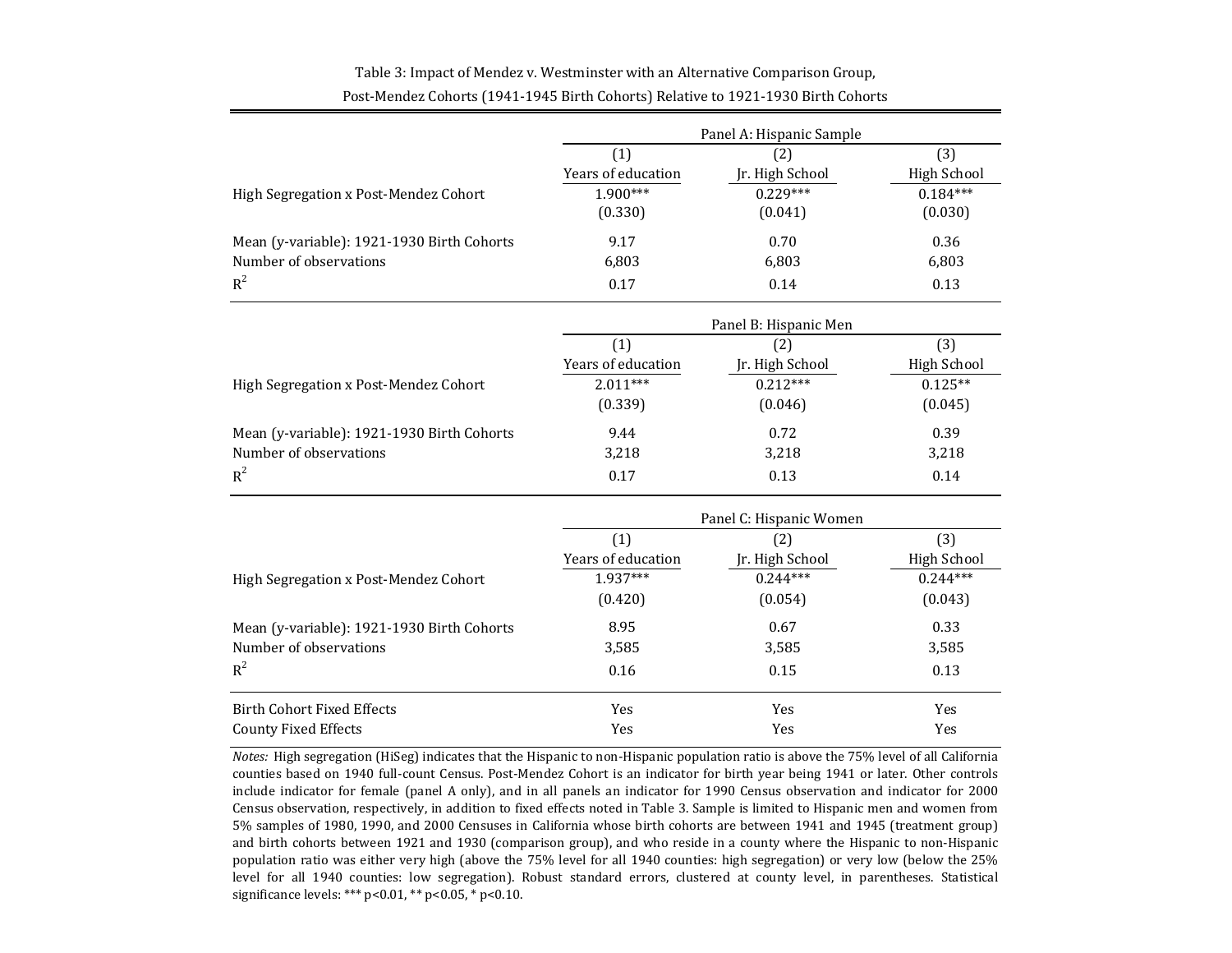

**Figure 1: Educational Attainment in High and Low Segregated Counties by Age at** *Mendez v. Westminster* **School Desegregation Decision**

Notes: Sample is limited to men and women from 5% samples of 1980, 1990, and 2000 Censuses who were born in California and who reside in a county where the Hispanic to non-Hispanic population ratio was either very high (i.e., above the 75% level for all 1940 counties: high segregation, HiSeg), or very low (i.e., below the 25% level for all 1940 counties: low segregation, LoSeg).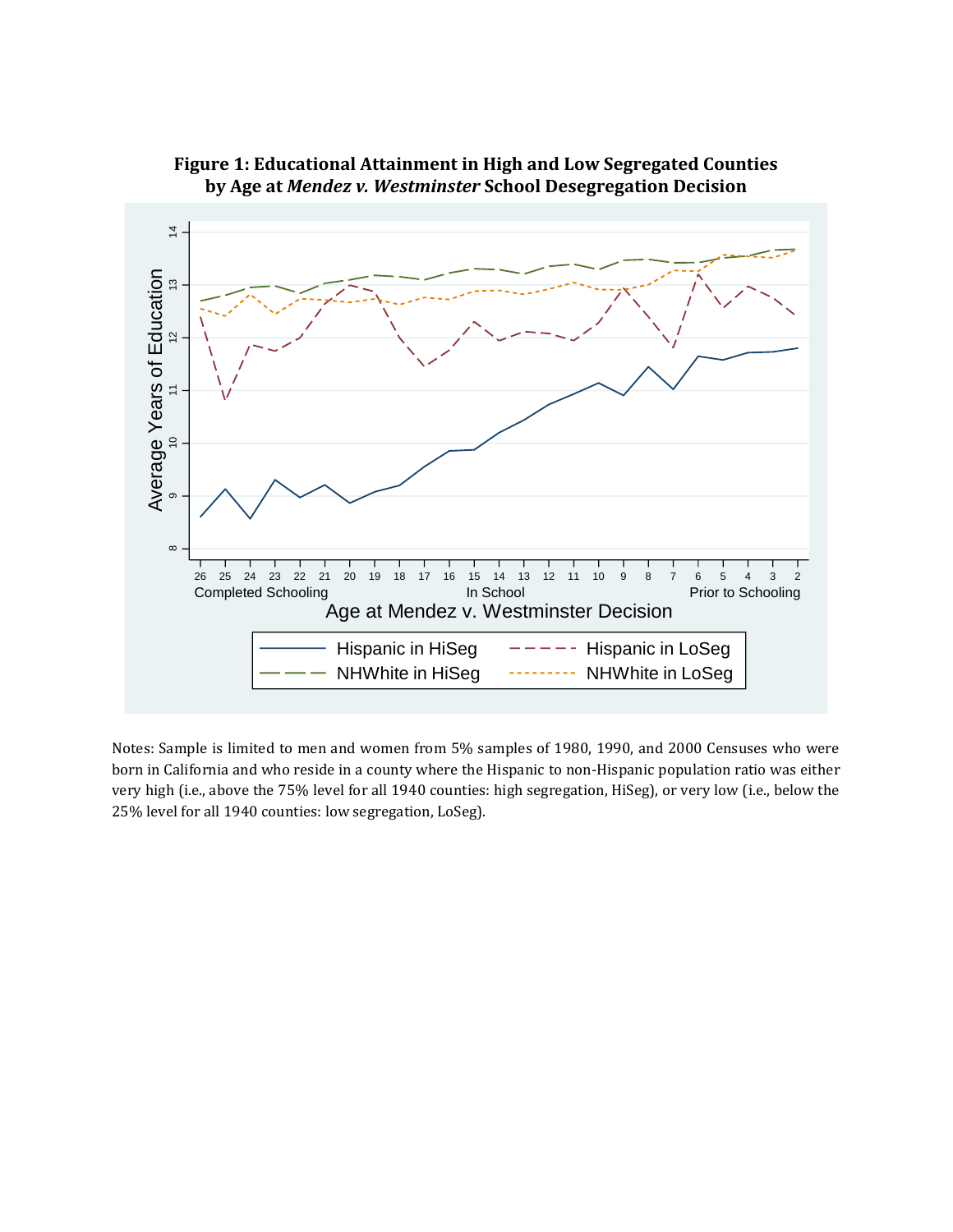

**Figure 2: Event Study Analysis – Educational Attainment for Hispanics, Junior High School Outcome**

Notes: Sample is limited to Hispanic men and women from 5% samples of 1980, 1990, and 2000 Censuses who were born in California and who reside in a county where the Hispanic to non-Hispanic population ratio was either very high (i.e., above the 75% level for all 1940 counties: high segregation) or very low (i.e., below the 25% level for all 1940 counties: low segregation). Graph shows the difference-in-differences coefficient estimate on birth year interacted with high segregation county indicator. All regression models also include birth year fixed effects, county fixed effects, indicator for female, indicator for 1990 Census observation and indicator for 2000 Census observation, respectively. Shaded areas indicate the 90% confidence intervals, where standard errors are clustered at county level.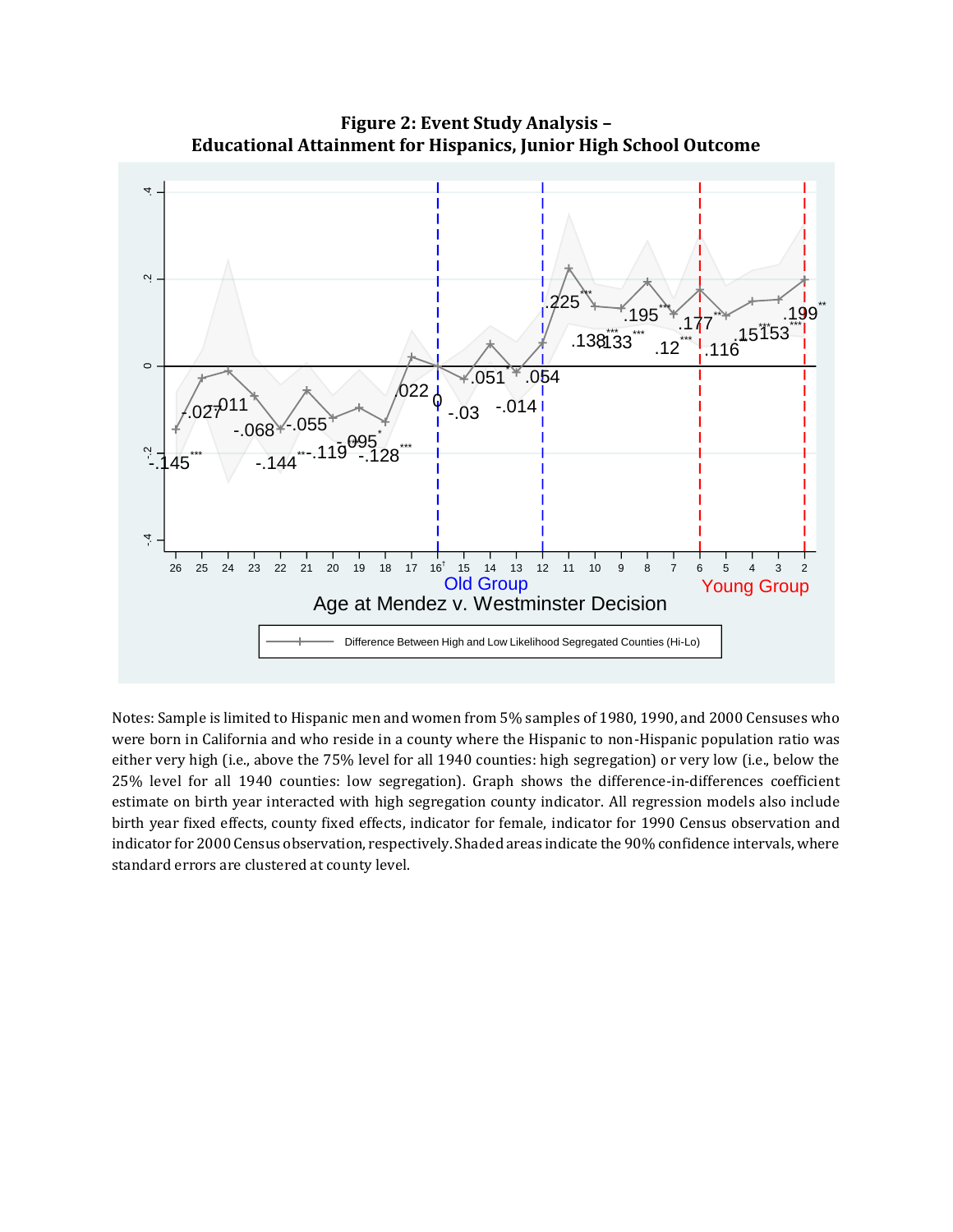**APPENDIX: TABLES AND FIGURES**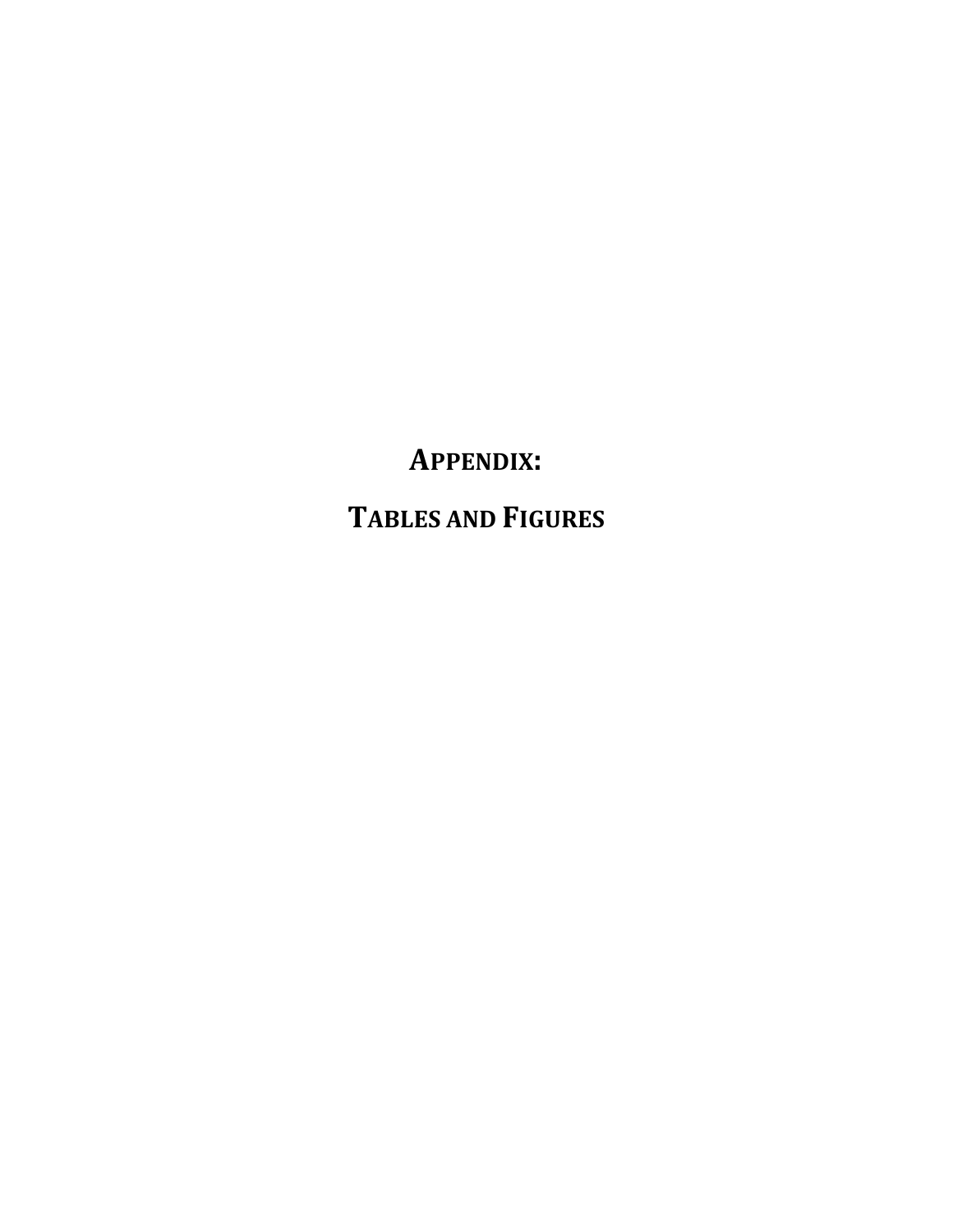|                                       | Panel A: Hispanic Sample (same as Table 2, Panel A) |                         |                    |  |  |
|---------------------------------------|-----------------------------------------------------|-------------------------|--------------------|--|--|
|                                       | (1)                                                 | (2)                     | (3)                |  |  |
|                                       | Years of education                                  | Jr. High School         | <b>High School</b> |  |  |
| High Segregation x Post-Mendez Cohort | $0.880**$                                           | $0.145***$              | $0.093**$          |  |  |
|                                       | (0.331)                                             | (0.034)                 | (0.044)            |  |  |
| Mean (y-variable)                     | 11.17                                               | 0.88                    | 0.60               |  |  |
| Number of observations                | 5,621                                               | 5,621                   | 5,621              |  |  |
| $R^2$                                 | 0.10                                                | 0.09                    | 0.07               |  |  |
| High Segregation x Post-Mendez Cohort |                                                     | Panel B: Hispanic Men   |                    |  |  |
|                                       | (1)                                                 | (2)                     | (3)                |  |  |
|                                       | Years of education                                  | Jr. High School         | <b>High School</b> |  |  |
|                                       | $1.084***$                                          | $0.156***$              | 0.134              |  |  |
|                                       | (0.297)                                             | (0.029)                 | (0.079)            |  |  |
| Mean (y-variable)                     | 11.55                                               | 0.90                    | 0.65               |  |  |
| Number of observations                | 2,718                                               | 2,718                   | 2,718              |  |  |
| $R^2$                                 | 0.10                                                | 0.09                    | 0.06               |  |  |
|                                       |                                                     | Panel C: Hispanic Women |                    |  |  |
|                                       | (1)                                                 | (2)                     | (3)                |  |  |
|                                       | Years of education                                  | Jr. High School         | <b>High School</b> |  |  |
| High Segregation x Post-Mendez Cohort | $0.719*$                                            | $0.135**$               | 0.065              |  |  |
|                                       | (0.372)                                             | (0.059)                 | (0.044)            |  |  |
| Mean (y-variable)                     | 10.81                                               | 0.87                    | 0.56               |  |  |
| Number of observations                | 2,903                                               | 2,903                   | 2,903              |  |  |
| $R^2$                                 | 0.09                                                | 0.09                    | 0.07               |  |  |
| <b>Birth Cohort Fixed Effects</b>     | Yes                                                 | Yes                     | Yes                |  |  |
| <b>County Fixed Effects</b>           | Yes                                                 | Yes                     | Yes                |  |  |

#### Table A1: Extended Results By Gender - Impact of Mendez v. Westminster on Hispanic Educational Attainment for Post-Mendez Cohorts (1941-1945 Birth Cohorts) Relative to 1931-1935 Birth Cohorts

*Notes:* High segregation (HiSeg) indicates that the Hispanic to non-Hispanic population ratio is above the 75% level of all California counties based on 1940 full-count Census. Post-Mendez Cohort is an indicator for birth year being 1941 or later. Other controls include indicator for female (panel A only), and in all panels an indicator for 1990 Census observation and indicator for 2000 Census observation, respectively, in addition to fixed effects noted in Table A1. Sample is limited to Hispanic men and women from 5% samples of 1980, 1990, and 2000 Censuses in California whose birth cohorts are between 1941 and 1945 (treatment group) and birth cohorts between 1931 and 1935 (comparison group), and who reside in a county where the Hispanic to non-Hispanic population ratio was either very high (above the 75% level for all 1940 counties: high segregation) or very low (below the 25% level for all 1940 counties: low segregation). Robust standard errors, clustered at county level, in parentheses. Statistical significance levels: \*\*\* p<0.01, \*\* p<0.05, \* p<0.10.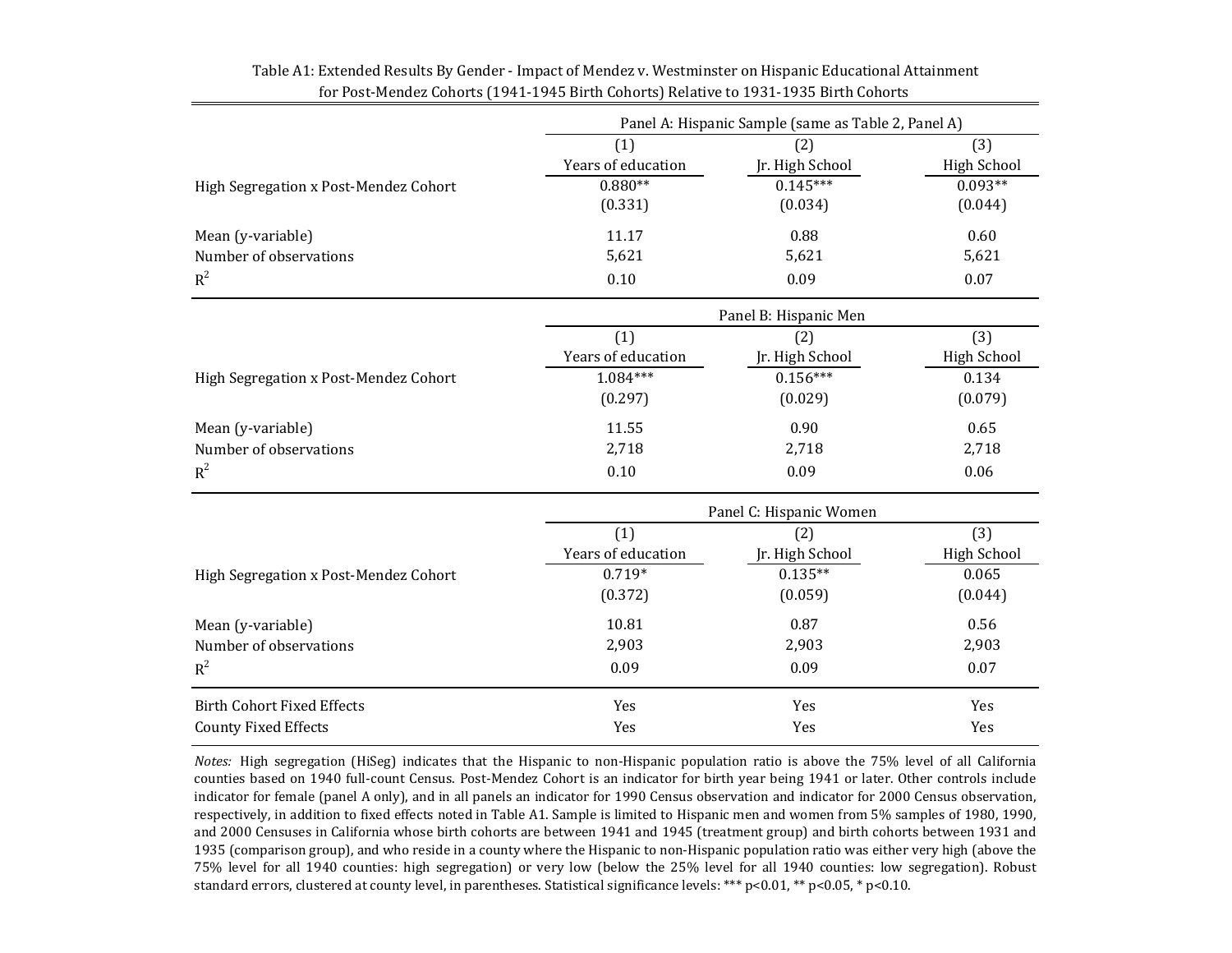|                                       |                                 | Panel A: Non-Hispanic White Sample |             |  |  |
|---------------------------------------|---------------------------------|------------------------------------|-------------|--|--|
|                                       | (1)                             | (2)                                | (3)         |  |  |
|                                       | Years of education              | Jr. High School                    | High School |  |  |
| High Segregation x Post-Mendez Cohort | $-0.304**$                      | $-0.004$                           | $-0.030**$  |  |  |
|                                       | (0.116)                         | (0.006)                            | (0.012)     |  |  |
| Mean (y-variable)                     | 13.25                           | 0.98                               | 0.87        |  |  |
| Number of observations                | 36,029                          | 36,029                             | 36,029      |  |  |
| $R^2$                                 | 0.06                            | 0.01                               | 0.03        |  |  |
|                                       | Panel B: Non-Hispanic White Men |                                    |             |  |  |
|                                       | (1)                             | (2)                                | (3)         |  |  |
|                                       | Years of education              | Ir. High School                    | High School |  |  |

## Table A2: Impact of Mendez v. Westminster on Non-Hispanic Whites with Alternative Comparison Group, Post-Mendez Cohorts (1941-1945 Birth Cohorts) Relative to 1921-1930 Birth Cohorts

|                                       | Panel B: Non-Hispanic White Men |                 |             |  |
|---------------------------------------|---------------------------------|-----------------|-------------|--|
|                                       | (1)                             | (2)             | (3)         |  |
|                                       | Years of education              | Jr. High School | High School |  |
| High Segregation x Post-Mendez Cohort | $-0.314*$                       | $-0.002$        | $-0.032$    |  |
|                                       | (0.166)                         | (0.007)         | (0.020)     |  |
| Mean (y-variable)                     | 13.54                           | 0.98            | 0.87        |  |
| Number of observations                | 17,398                          | 17,398          | 17,398      |  |
| $R^2$                                 | 0.06                            | 0.02            | 0.04        |  |

|                                       | Panel C: Non-Hispanic White Women |                 |             |
|---------------------------------------|-----------------------------------|-----------------|-------------|
|                                       | (1)                               | (2)             | (3)         |
|                                       | Years of education                | Jr. High School | High School |
| High Segregation x Post-Mendez Cohort | $-0.311***$                       | $-0.006$        | $-0.028**$  |
|                                       | (0.093)                           | (0.008)         | (0.010)     |
| Mean (y-variable)                     | 12.99                             | 0.99            | 0.88        |
| Number of observations                | 18,631                            | 18,631          | 18,631      |
| $R^2$                                 | 0.04                              | 0.01            | 0.02        |
| <b>Birth Cohort Fixed Effects</b>     | Yes                               | Yes             | Yes         |
| <b>County Fixed Effects</b>           | Yes                               | Yes             | Yes         |

*Notes:* High segregation (HiSeg) indicates that the Hispanic to non-Hispanic population ratio is above the 75% level of all California counties based on 1940 full-count Census. Post-Mendez Cohort is an indicator for birth year being 1941 or later. Other controls include indicator for female (panel A only), and in all panels an indicator for 1990 Census observation and indicator for 2000 Census observation, respectively, in addition to fixed effects noted in Table A2. Sample is limited to non-Hispanic white men and women from 5% samples of 1980, 1990, and 2000 Censuses in California whose birth cohorts are between 1941 and 1945 (treatment group) and birth cohorts between 1921 and 1930 (comparison group), and who reside in a county where the Hispanic to non-Hispanic population ratio was either very high (above the 75% level for all 1940 counties: high segregation) or very low (below the 25% level for all 1940 counties: low segregation). Robust standard errors, clustered at county level, in parentheses. Statistical significance levels: \*\*\* p<0.01, \*\* p<0.05, \* p<0.10.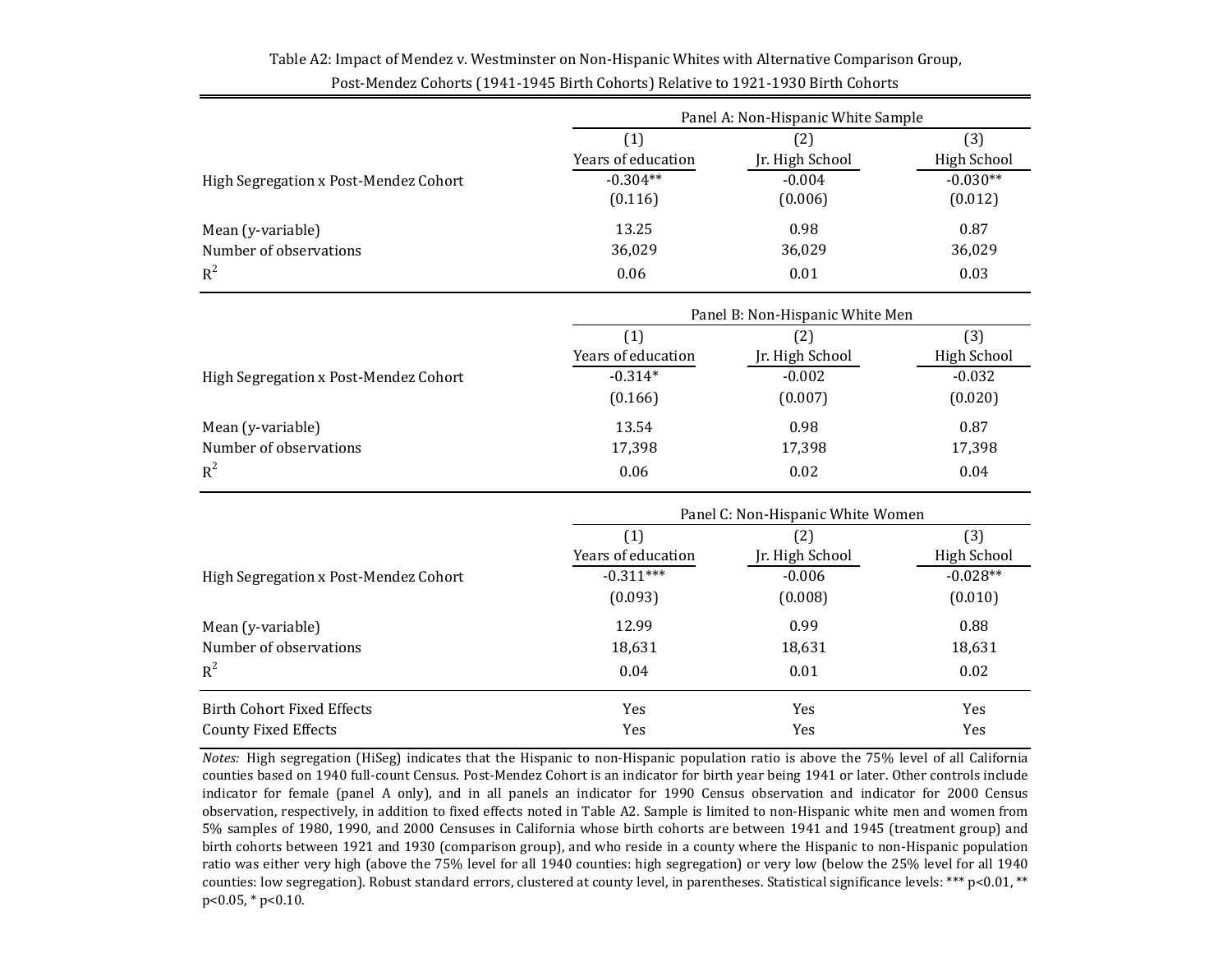| Table A3: Robustness Analysis of the Impact of Mendez v. Westminster - Using Alternative Definitions of High and Low Segregated Counties |                    | Panel A: Hispanic Sample                                   |                    |
|------------------------------------------------------------------------------------------------------------------------------------------|--------------------|------------------------------------------------------------|--------------------|
|                                                                                                                                          | (1)                | (2)                                                        | (3)                |
|                                                                                                                                          | Years of education | Jr. High School                                            | <b>High School</b> |
| High Segregation x Post-Mendez Cohort                                                                                                    | $0.702**$          | $0.114***$                                                 | $0.089**$          |
|                                                                                                                                          | (0.302)            | (0.032)                                                    | (0.041)            |
| Mean (y-variable)                                                                                                                        | 11.24              | 0.89                                                       | 0.61               |
| Number of observations                                                                                                                   | 12,742             | 12,742                                                     | 12,742             |
| $R^2$                                                                                                                                    | 0.07               | 0.06                                                       | 0.05               |
|                                                                                                                                          |                    | Panel B: Placebo Sample (Hispanic Birth Cohorts 1921-1930) |                    |
|                                                                                                                                          | (1)                | (2)                                                        | (3)                |
|                                                                                                                                          | Years of education | Jr. High School                                            | <b>High School</b> |
| High Segregation x Placebo Post-Mendez Cohort                                                                                            | $-0.398$           | $-0.015$                                                   | $-0.143*$          |
|                                                                                                                                          | (0.399)            | (0.056)                                                    | (0.069)            |
| Mean (y-variable)                                                                                                                        | 9.51               | 0.74                                                       | 0.37               |
| Number of observations                                                                                                                   | 8,674              | 8,674                                                      | 8,674              |
| $R^2$                                                                                                                                    | 0.04               | 0.05                                                       | 0.02               |
|                                                                                                                                          |                    | Panel C: Non-Hispanic White Sample                         |                    |
|                                                                                                                                          | (1)                | (2)                                                        | (3)                |
|                                                                                                                                          | Years of education | Jr. High School                                            | <b>High School</b> |
| High Segregation x Post-Mendez Cohort                                                                                                    | $-0.420***$        | $-0.012***$                                                | $-0.036***$        |
|                                                                                                                                          | (0.077)            | (0.003)                                                    | (0.011)            |
| Mean (y-variable)                                                                                                                        | 13.59              | 0.99                                                       | 0.90               |
| Number of observations                                                                                                                   | 51,191             | 51,191                                                     | 51,191             |
| $R^2$                                                                                                                                    | 0.05               | 0.01                                                       | 0.02               |
| <b>Birth Cohort Fixed Effects</b>                                                                                                        | Yes                | Yes                                                        | Yes                |
| <b>County Fixed Effects</b>                                                                                                              | Yes                | Yes                                                        | Yes                |

Table A3: Robustness Analysis of the Impact of Mendez v. Westminster - Using Alternative Definitions of High and Low Segregated Counties

*Notes:* High segregation (HiSeg) indicates that the Hispanic to non-Hispanic population ratio is above the 67% level of all California counties based on 1940 full-count U.S. Census. Post-Mendez Cohort is an indicator for birth year being 1941 or later. Other controls include indicator for female, indicator for 1990 Census observation and indicator for 2000 Census observation, respectively, in addition to fixed effects noted in Table A3. Sample is limited to men and women from 5% samples of 1980, 1990, and 2000 Censuses who were born in California and who reside in a county where the Hispanic to non-Hispanic population ratio was either very high (above the 67% level for all 1940 counties: high segregation) or very low (below the 33% level for all 1940 counties: low segregation). Samples in panels A and C include only those individuals with birth cohorts between 1941 and 1945 (treatment group) or birth cohorts between 1931 and 1935 (comparison group). Sample in panel B includes only those individuals with birth cohorts between 1926 and 1930 (placebo treatment group) or birth cohorts between 1921 and 1925 (placebo comparison group). Robust standard errors, clustered at county level, in parentheses. Statistical significance levels: \*\*\*  $p<0.01$ , \*\*  $p<0.05$ , \*  $p<0.10$ .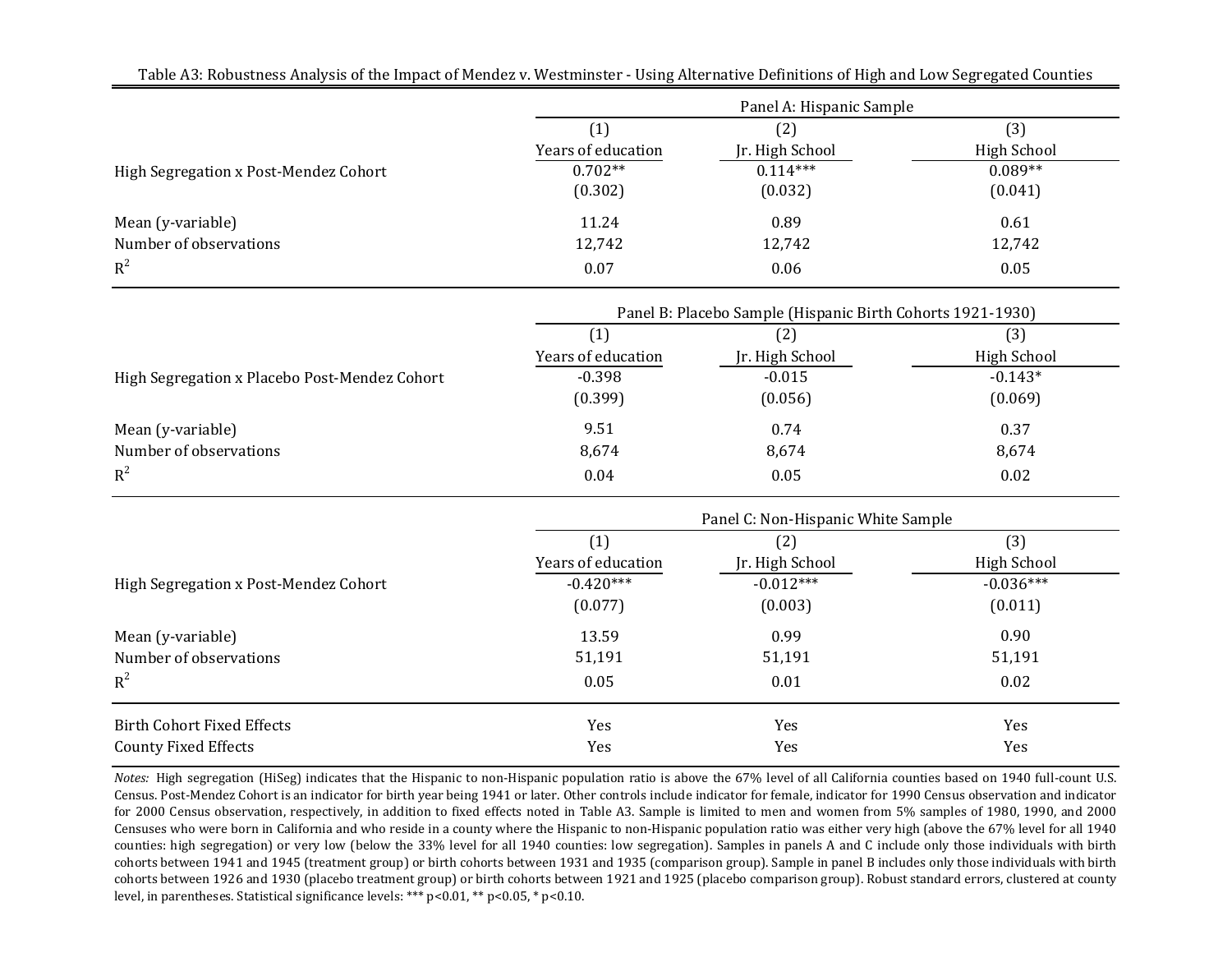|                                       | Panel A: Hispanic Sample |                         |                    |  |
|---------------------------------------|--------------------------|-------------------------|--------------------|--|
|                                       | (1)                      | (2)                     | (3)                |  |
|                                       | Years of education       | Jr. High School         | <b>High School</b> |  |
| High Segregation x Post-Mendez Cohort | $1.621***$               | $0.185***$              | $0.175***$         |  |
|                                       | (0.296)                  | (0.039)                 | (0.027)            |  |
| Mean (y-variable)                     | 10.57                    | 0.83                    | 0.52               |  |
| Number of observations                | 16,162                   | 16,162                  | 16,162             |  |
| $R^2$                                 | 0.13                     | 0.10                    | 0.11               |  |
|                                       |                          | Panel B: Hispanic Men   |                    |  |
|                                       | (1)                      | (2)                     | (3)                |  |
|                                       | Years of education       | Jr. High School         | <b>High School</b> |  |
| High Segregation x Post-Mendez Cohort | $1.687***$               | $0.170***$              | $0.115***$         |  |
|                                       | (0.294)                  | (0.043)                 | (0.040)            |  |
| Mean (y-variable)                     | 10.88                    | 0.85                    | 0.55               |  |
| Number of observations                | 7,596                    | 7,596                   | 7,596              |  |
| $R^2$                                 | 0.13                     | 0.09                    | 0.12               |  |
|                                       |                          | Panel C: Hispanic Women |                    |  |
|                                       | (1)                      | (2)                     | (3)                |  |
|                                       | Years of education       | Jr. High School         | <b>High School</b> |  |
| High Segregation x Post-Mendez Cohort | 1.706***                 | $0.197***$              | $0.239***$         |  |
|                                       | (0.374)                  | (0.050)                 | (0.041)            |  |
| Mean (y-variable)                     | 10.30                    | 0.82                    | 0.49               |  |
| Number of observations                | 8,566                    | 8,566                   | 8,566              |  |
| $R^2$                                 | 0.12                     | 0.11                    | 0.10               |  |
| <b>Birth Cohort Fixed Effects</b>     | Yes                      | Yes                     | Yes                |  |
| <b>County Fixed Effects</b>           | Yes                      | Yes                     | Yes                |  |

Table A4: Impact of Mendez v. Westminster with Alternative High and Low Segregation Definitions, Post-Mendez Cohorts (1941-1945 Birth Cohorts) Relative to 1921-1930 Birth Cohort Comparison Group

*Notes:* High segregation (HiSeg) indicates that the Hispanic to non-Hispanic population ratio is above the 67% level of all California counties based on 1940 full-count U.S. Census. Post-Mendez Cohort is an indicator for birth year being 1941 or later. Other controls include indicator for female (panel A only), indicator for 1990 Census observation and indicator for 2000 Census observation, respectively, in addition to fixed effects noted in Table A4. Sample is limited to Hispanic men and women from 5% samples of 1980, 1990, and 2000 Censuses who were born in California and who reside in a county where the Hispanic to non-Hispanic population ratio was either very high (above the 67% level for all 1940 counties: high segregation) or very low (below the 33% level for all 1940 counties: low segregation). Samples in panels A and C include only those individuals with birth cohorts between 1941 and 1945 (treatment group) or birth cohorts between 1931 and 1935 (comparison group). Sample in panel B includes only those individuals with birth cohorts between 1926 and 1930 (placebo treatment group) or birth cohorts between 1921 and 1925 (placebo comparison group). Robust standard errors, clustered at county level, in parentheses. Statistical significance levels: \*\*\* p<0.01, \*\* p<0.05, \* p<0.10.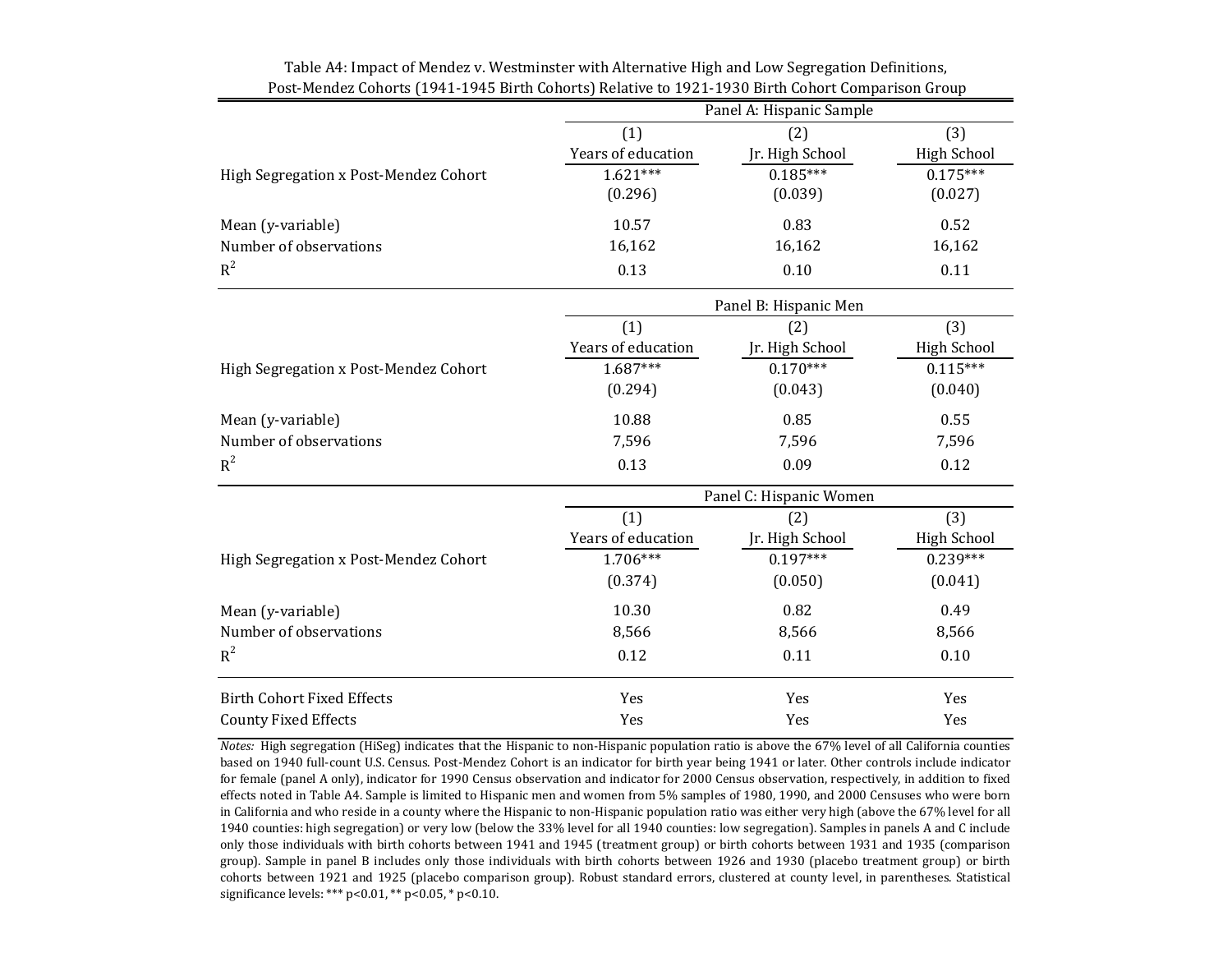

**Figure A1: Event Study Analysis – Educational Attainment for Hispanics, Years of Education Outcome**

Notes: Sample is limited to Hispanic men and women from 5% samples of 1980, 1990, and 2000 Censuses who were born in California and who reside in a county where the Hispanic to non-Hispanic population ratio was either very high (i.e., above the 75% level for all 1940 counties: high segregation) or very low (i.e., below the 25% level for all 1940 counties: low segregation). Graph shows the difference-in-differences coefficient estimate on birth year interacted with high segregation county indicator. All regression models also include birth year fixed effects, county fixed effects, indicator for female, indicator for 1990 Census observation and indicator for 2000 Census observation, respectively. Shaded areas indicate the 90% confidence intervals, where standard errors are clustered at county level.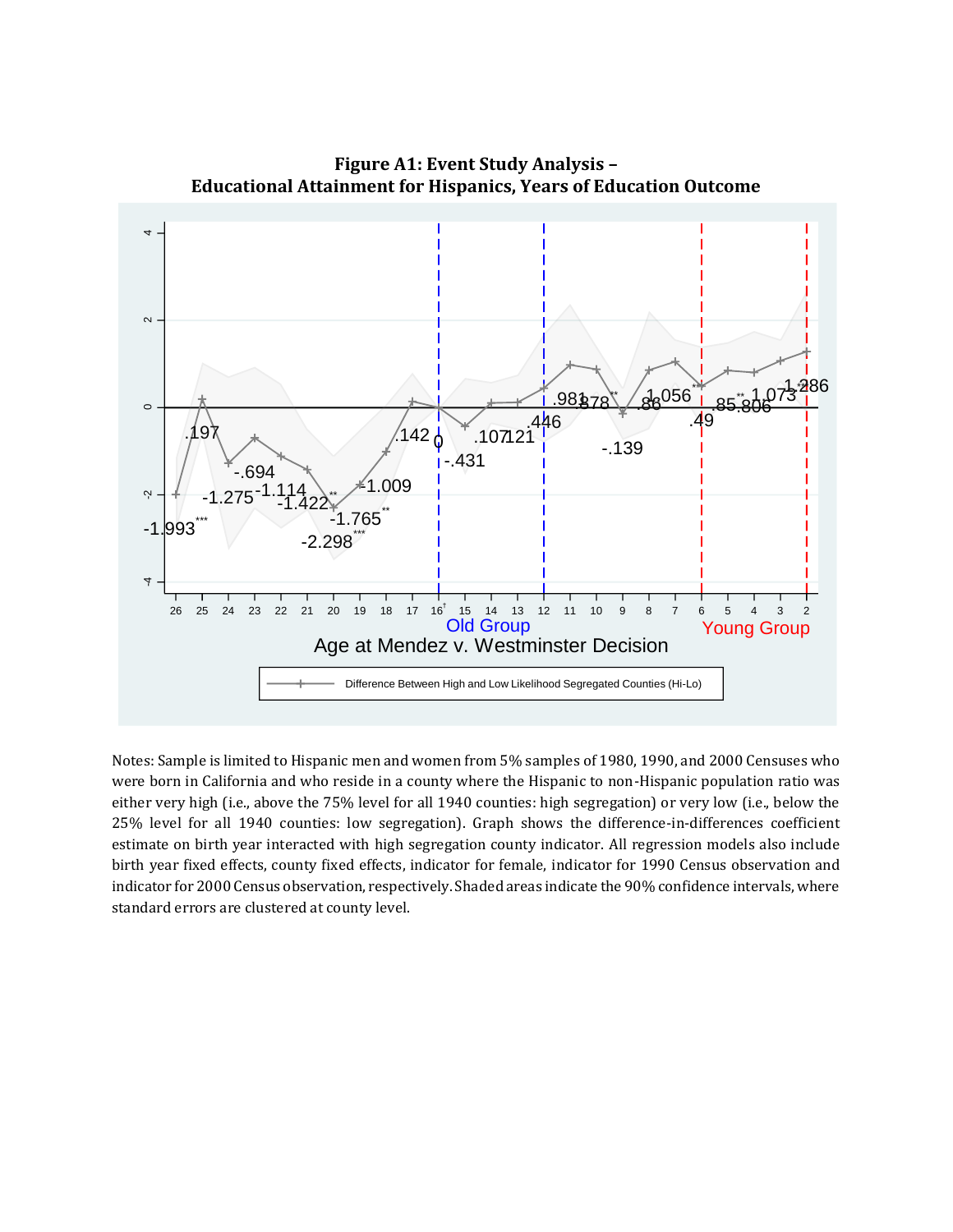

**Figure A2: Event Study Analysis – Educational Attainment for Hispanics, High School Outcome**

Notes: Sample is limited to Hispanic men and women from 5% samples of 1980, 1990, and 2000 Censuses who were born in California and who reside in a county where the Hispanic to non-Hispanic population ratio was either very high (i.e., above the 75% level for all 1940 counties: high segregation) or very low (i.e., below the 25% level for all 1940 counties: low segregation). Graph shows the difference-in-differences coefficient estimate on birth year interacted with high segregation county indicator. All regression models also include birth year fixed effects, county fixed effects, indicator for female, indicator for 1990 Census observation and indicator for 2000 Census observation, respectively. Shaded areas indicate the 90% confidence intervals, where standard errors are clustered at county level.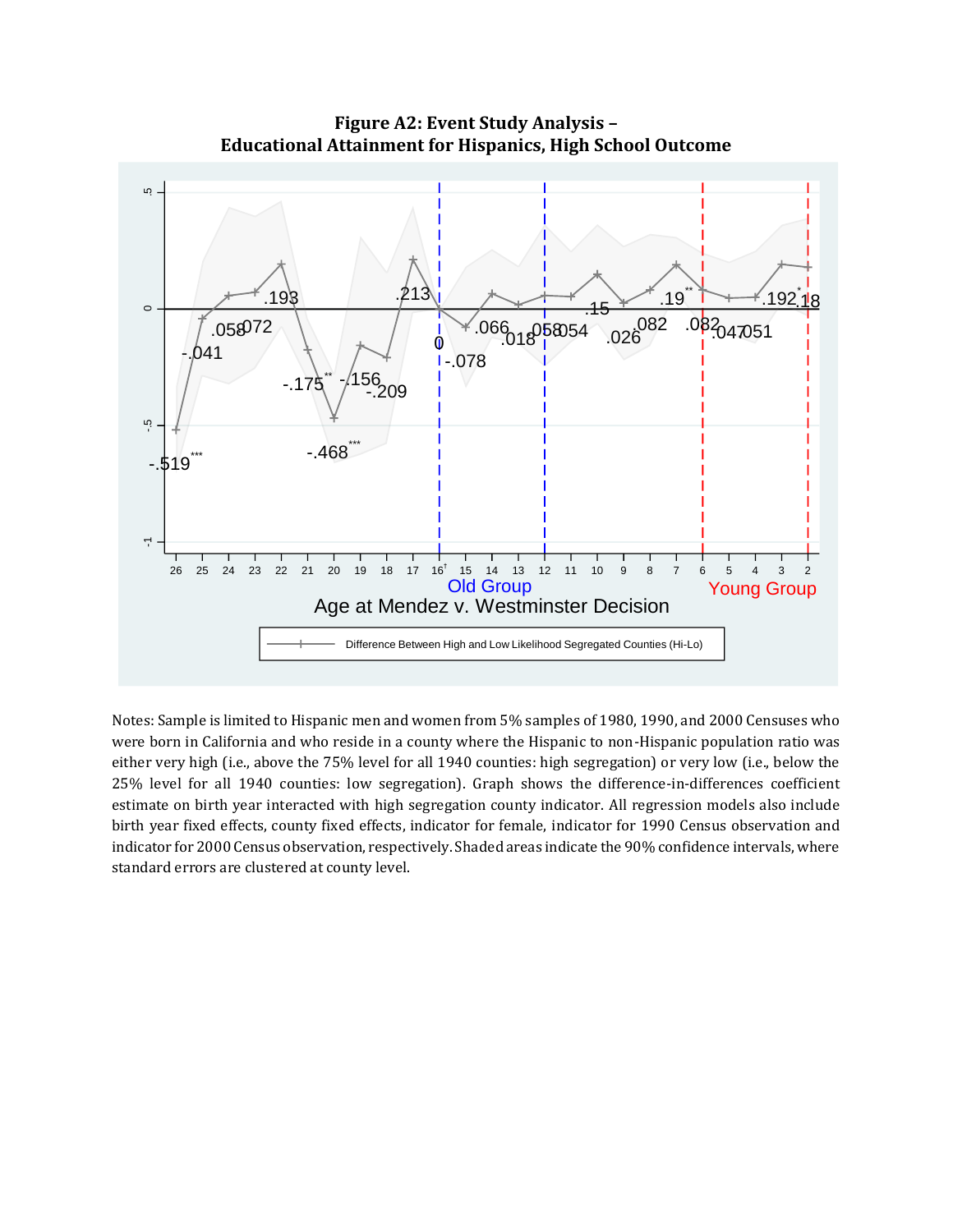

**Figure A3: Event Study Analysis with 1930 County Segregation Data – Educational Attainment for Hispanics, Years of Education Outcome**

Notes: Sample is limited to Hispanic men and women from 5% samples of 1980, 1990, and 2000 Censuses who were born in California and who reside in a county where the Hispanic to non-Hispanic population ratio was either very high (i.e., above the 75% level for all 1930 counties: high segregation) or very low (i.e., below the 25% level for all 1930 counties: low segregation). Graph shows the difference-in-differences coefficient estimate on birth year interacted with high segregation county indicator. All regression models also include birth year fixed effects, county fixed effects, indicator for female, indicator for 1990 Census observation and indicator for 2000 Census observation, respectively. Shaded areas indicate the 90% confidence intervals, where standard errors are clustered at county level.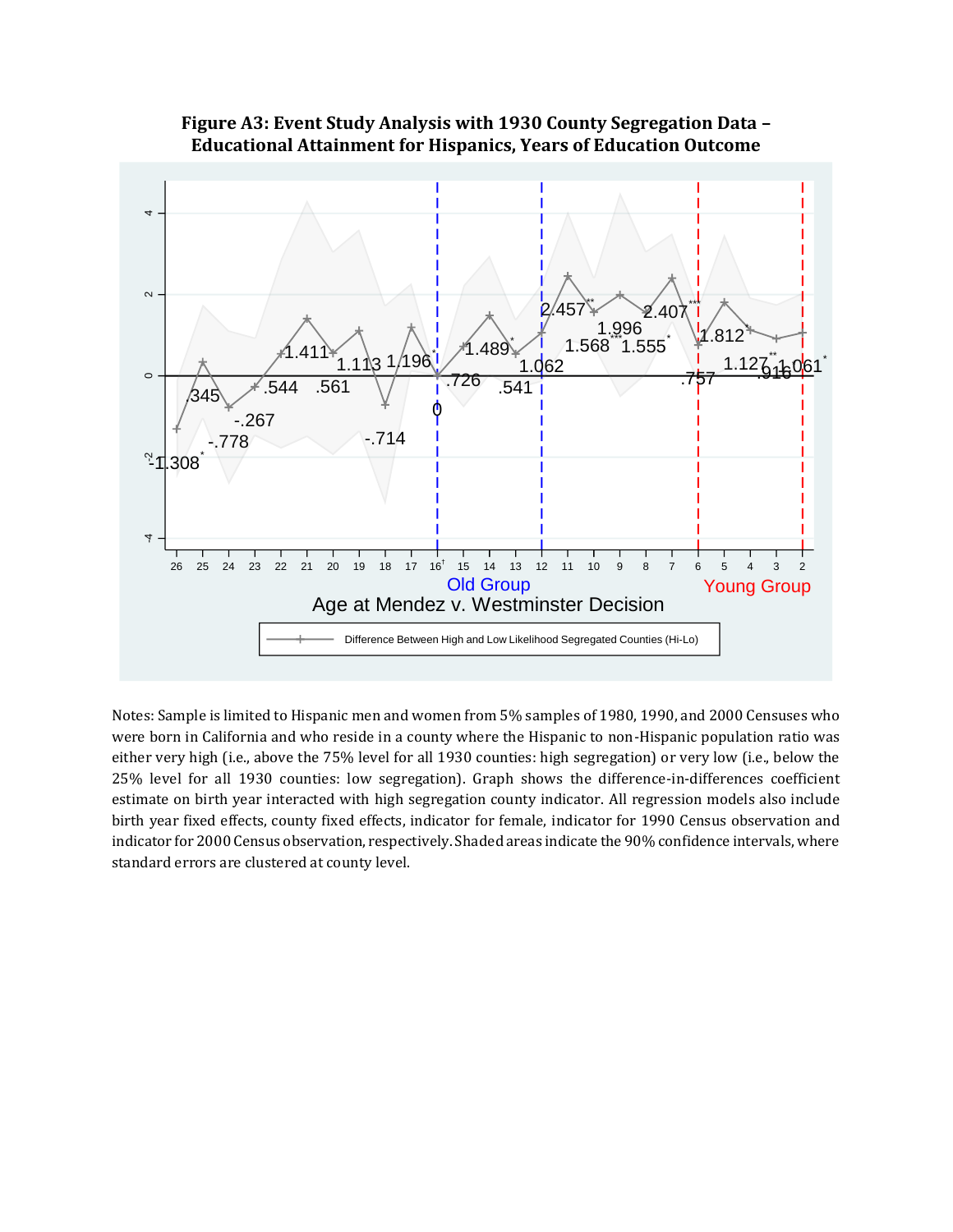

## **Figure A4: Event Study Analysis with 1930 County Segregation Data – Educational Attainment for Hispanics, Junior High School Outcome**

Notes: Sample is limited to Hispanic men and women from 5% samples of 1980, 1990, and 2000 Censuses who were born in California and who reside in a county where the Hispanic to non-Hispanic population ratio was either very high (i.e., above the 75% level for all 1930 counties: high segregation) or very low (i.e., below the 25% level for all 1930 counties: low segregation). Graph shows the difference-in-differences coefficient estimate on birth year interacted with high segregation county indicator. All regression models also include birth year fixed effects, county fixed effects, indicator for female, indicator for 1990 Census observation and indicator for 2000 Census observation, respectively. Shaded areas indicate the 90% confidence intervals, where standard errors are clustered at county level.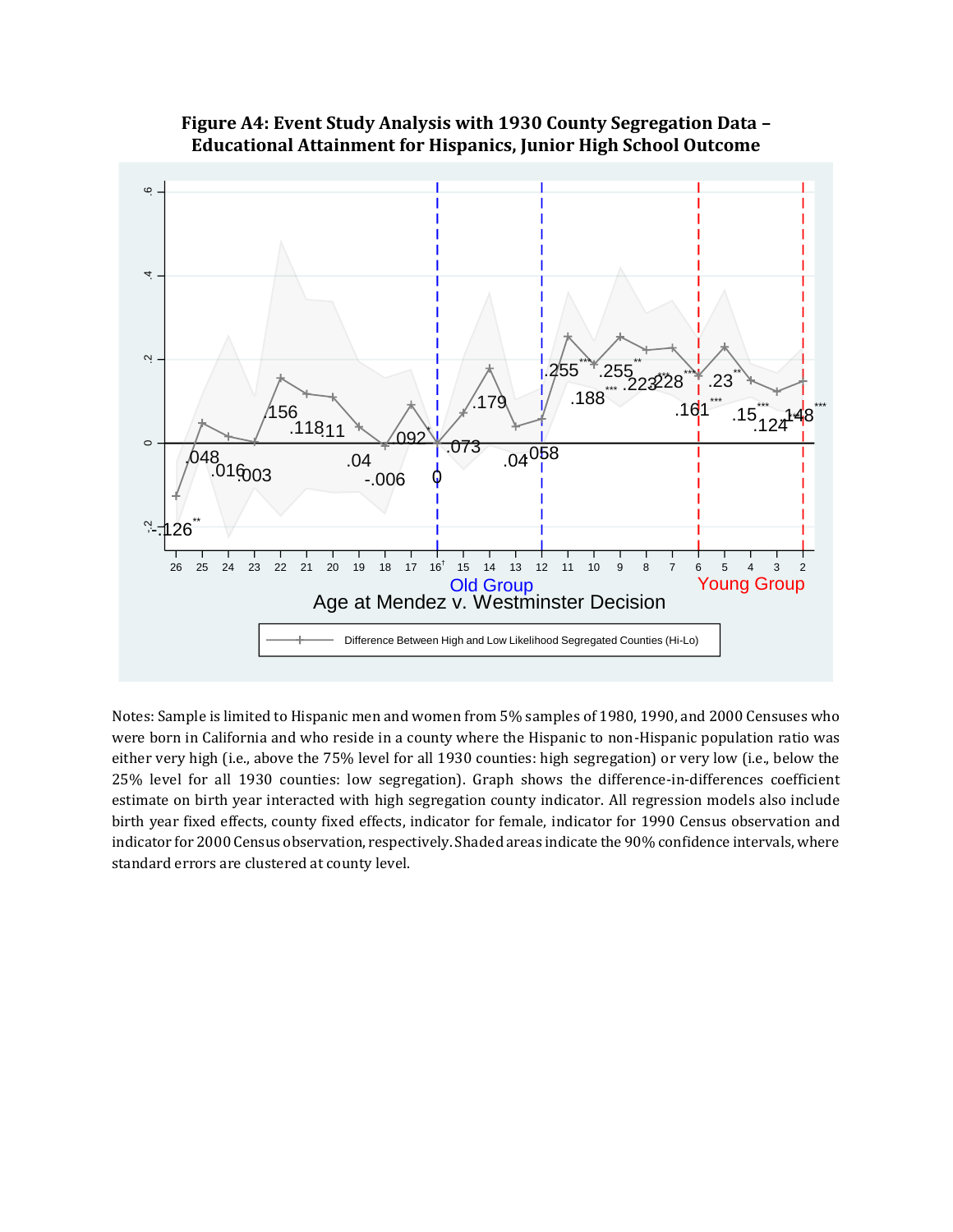

**Figure A5: Event Study Analysis with 1930 County Segregation Data – Educational Attainment for Hispanics, High School Outcome**

Notes: Sample is limited to Hispanic men and women from 5% samples of 1980, 1990, and 2000 Censuses who were born in California and who reside in a county where the Hispanic to non-Hispanic population ratio was either very high (i.e., above the 75% level for all 1930 counties: high segregation) or very low (i.e., below the 25% level for all 1930 counties: low segregation). Graph shows the difference-in-differences coefficient estimate on birth year interacted with high segregation county indicator. All regression models also include birth year fixed effects, county fixed effects, indicator for female, indicator for 1990 Census observation and indicator for 2000 Census observation, respectively. Shaded areas indicate the 90% confidence intervals, where standard errors are clustered at county level.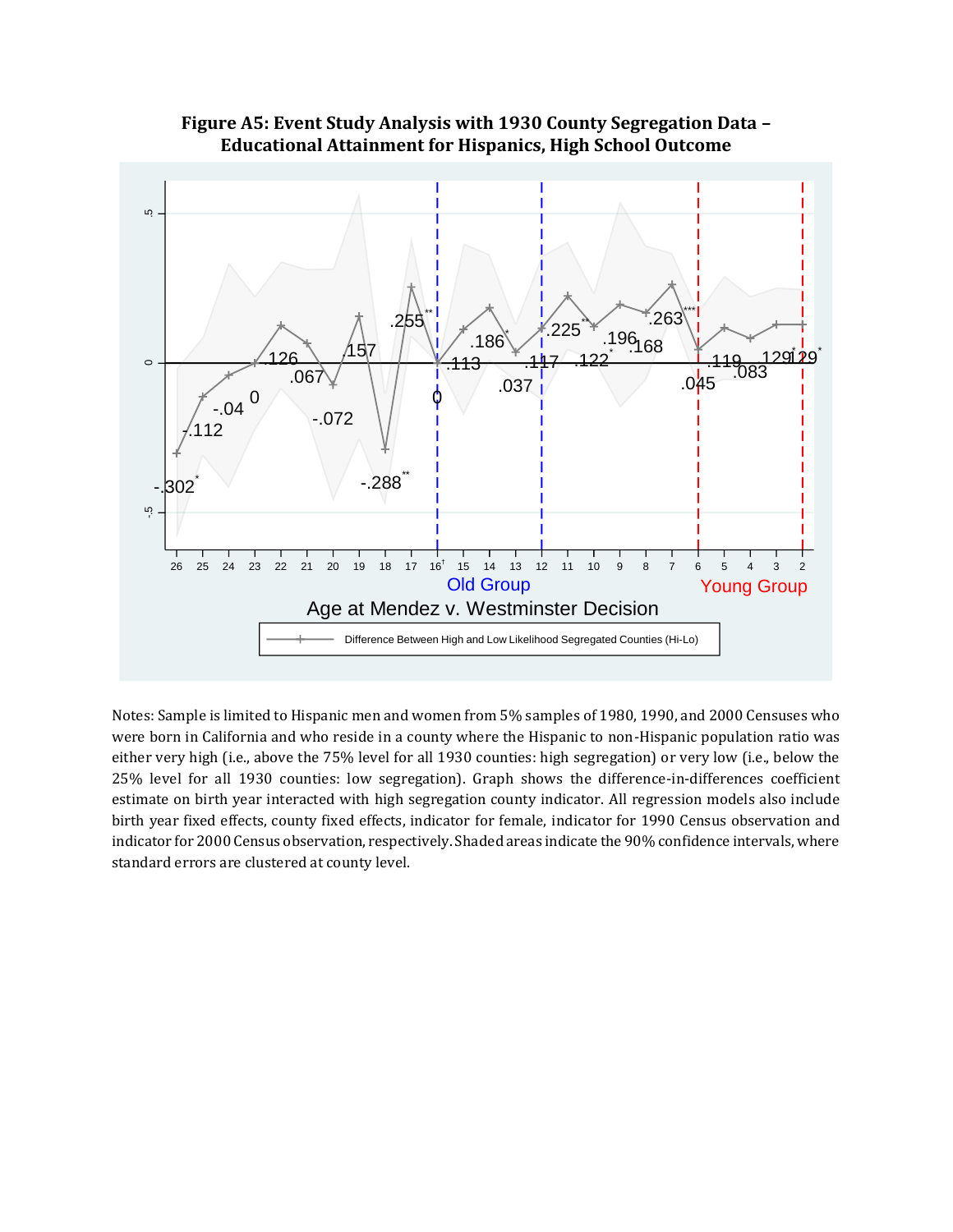

## **Figure A6: Event Study Analysis with 1930 County Segregation Data – Educational Attainment for Non-Hispanic Whites, Years of Education Outcome**

Notes: Sample is limited to non-Hispanic white men and women from 5% samples of 1980, 1990, and 2000 Censuses who were born in California and who reside in a county where the Hispanic to non-Hispanic population ratio was either very high (i.e., above the 75% level for all 1930 counties: high segregation) or very low (i.e., below the 25% level for all 1930 counties: low segregation). Graph shows the difference-in-differences coefficient estimate on birth year interacted with high segregation county indicator. All regression models also include birth year fixed effects, county fixed effects, indicator for female, indicator for 1990 Census observation and indicator for 2000 Census observation, respectively. Shaded areas indicate the 90% confidence intervals, where standard errors are clustered at county level.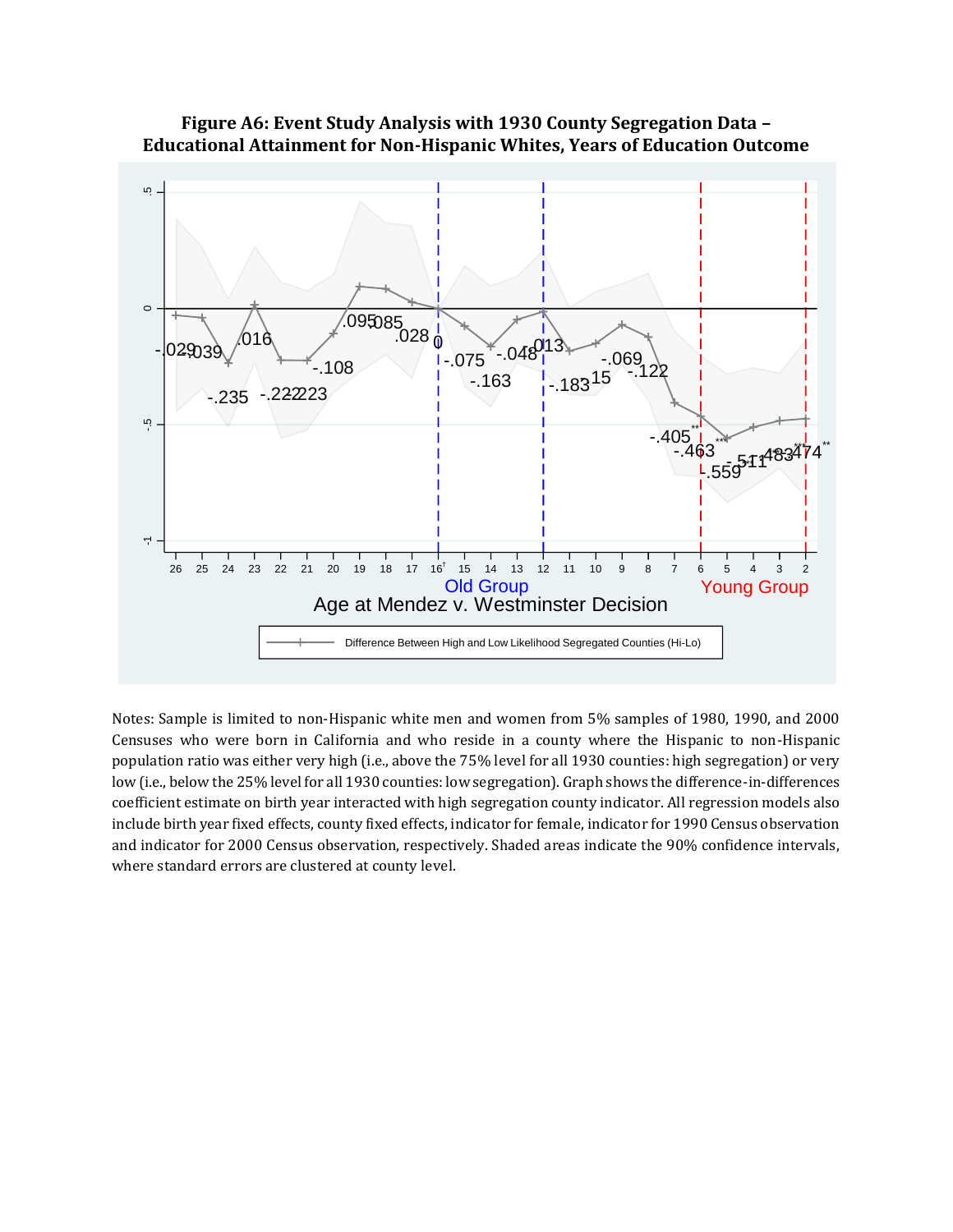

## **Figure A7: Event Study Analysis with 1930 County Segregation Data – Educational Attainment for Non-Hispanic Whites, Junior High School Outcome**

Notes: Sample is limited to non-Hispanic white men and women from 5% samples of 1980, 1990, and 2000 Censuses who were born in California and who reside in a county where the Hispanic to non-Hispanic population ratio was either very high (i.e., above the 75% level for all 1930 counties: high segregation) or very low (i.e., below the 25% level for all 1930 counties: low segregation). Graph shows the difference-in-differences coefficient estimate on birth year interacted with high segregation county indicator. All regression models also include birth year fixed effects, county fixed effects, indicator for female, indicator for 1990 Census observation and indicator for 2000 Census observation, respectively. Shaded areas indicate the 90% confidence intervals, where standard errors are clustered at county level.